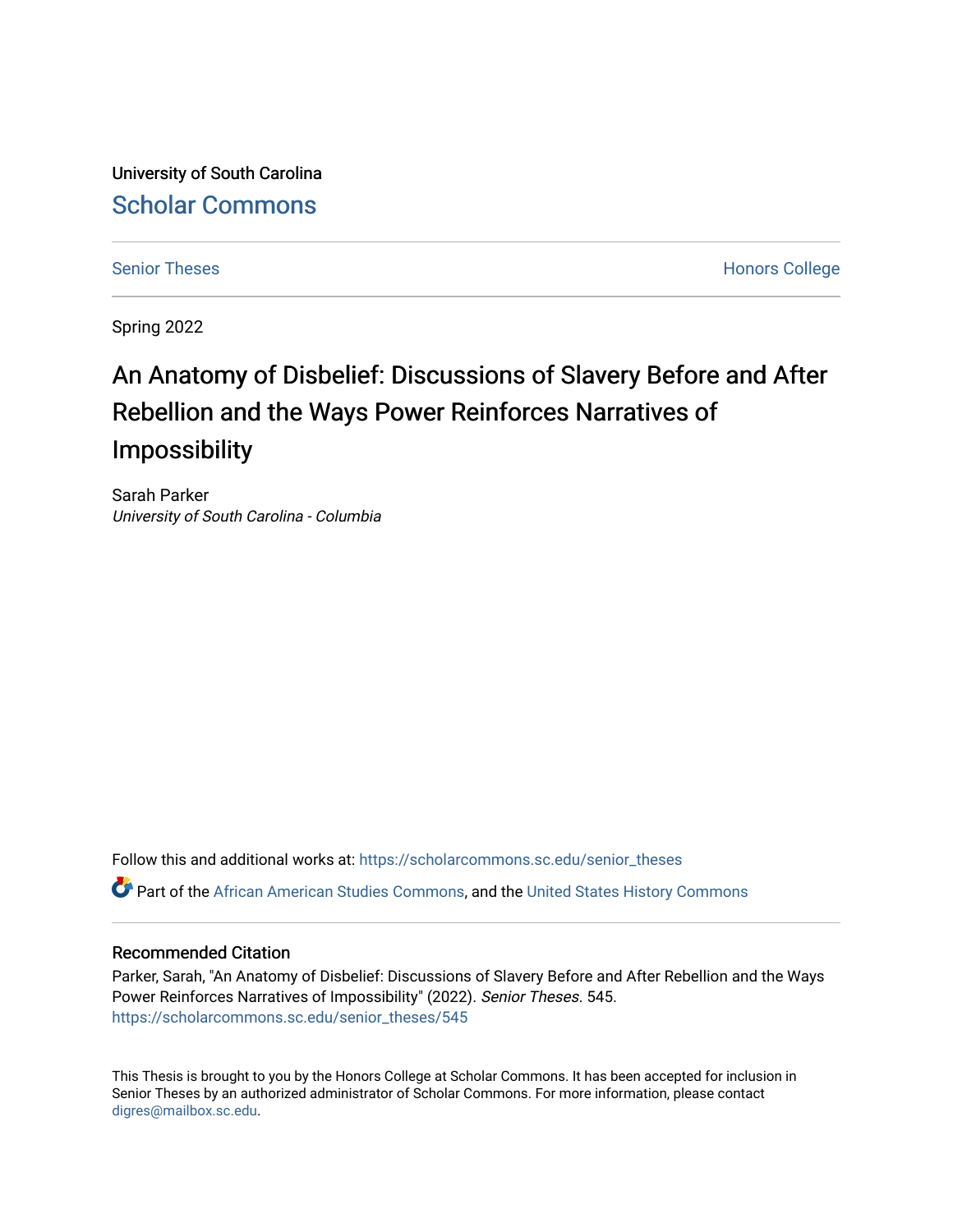AN ANATOMY OF DISBELIEF: DISCUSSIONS OF SLAVERY BEFORE AND AFTER REBELLION AND THE WAYS POWER REINFORCES NARRATIVES OF IMPOSSIBILITY

By

Sarah Parker

Submitted in Partial Fulfillment of the Requirements for Graduation with Honors from the South Carolina Honors College

May 2022

Approved:

Dr oshua Grace Director of Thesis

*I* 

 $\tilde{\mathbf{x}}$ 

Dr. Doyle Stevick Second Reader

Steve Lynn, Dean For South Carolina Honors College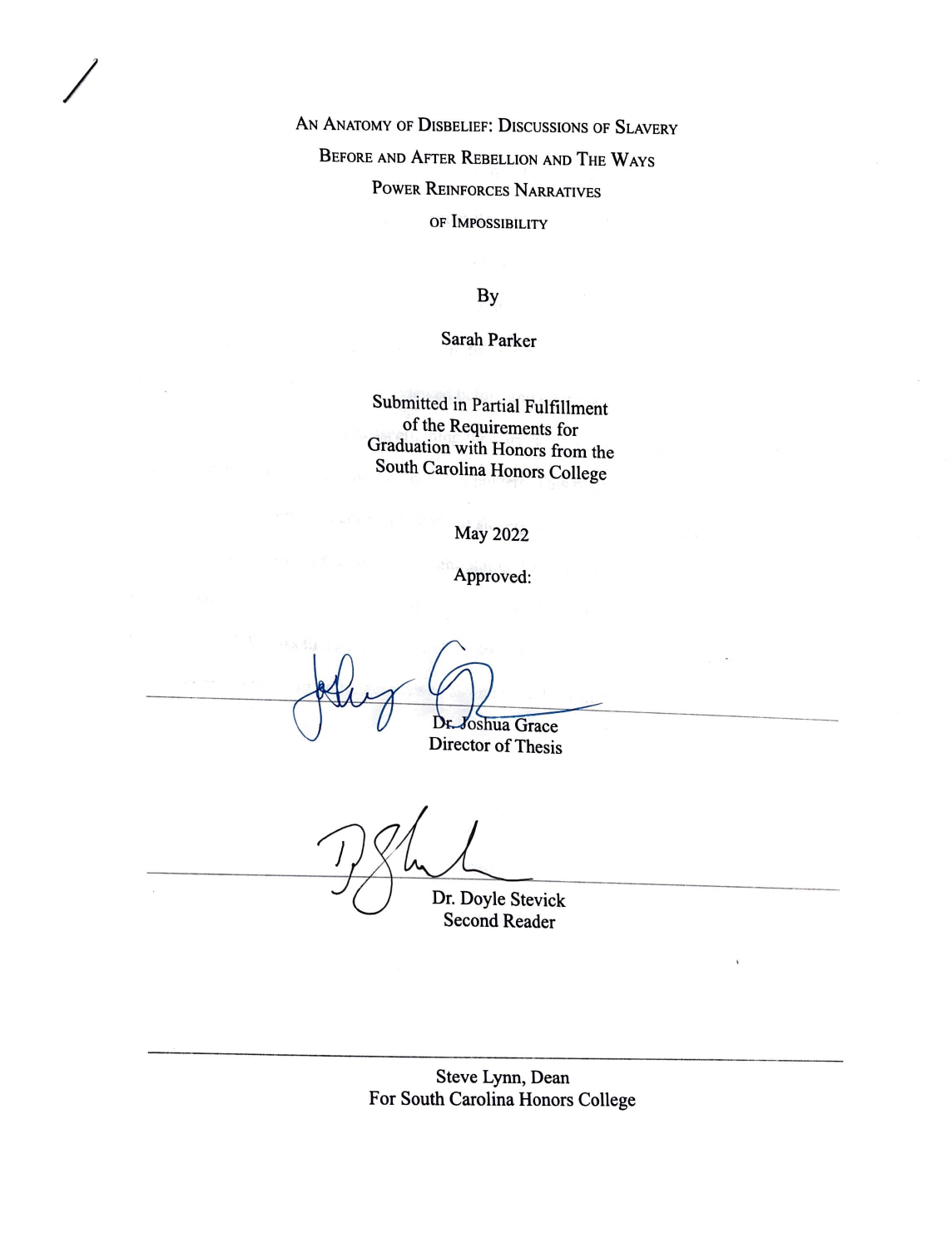#### *Thesis Summary*

This paper is a historiographical exploration of freedom and the notion of thinkability through the lens of the Stono Revolt and Haitian Revolution. This paper builds upon extension scholarship of the thinkability of the Haitian Revolution and adds a transnational comparative element by looking for similarities with the earlier Stono Revolt. By exploring two historical events that are often ignored or misrepresented, this paper aims to analyze the ways in which slavery and enslaved individuals were viewed before and after such events. Such changes in perspective and rhetoric can aid in ascertaining the various ways these isolated moments of resistance had an ideological impact on colonial powers. This paper aims to provide an overview of attitudes and ideology concerning methods of slavery and enslavement and discuss the lived experiences of those who were enslaved, highlighting the methods of rebellion and resistance. This information can also be used to inform current-day decisions about the ways we educate ourselves on and discuss these topics, as well as the general importance of elevating the history of these events so they are no longer viewed as unthinkable or impossible.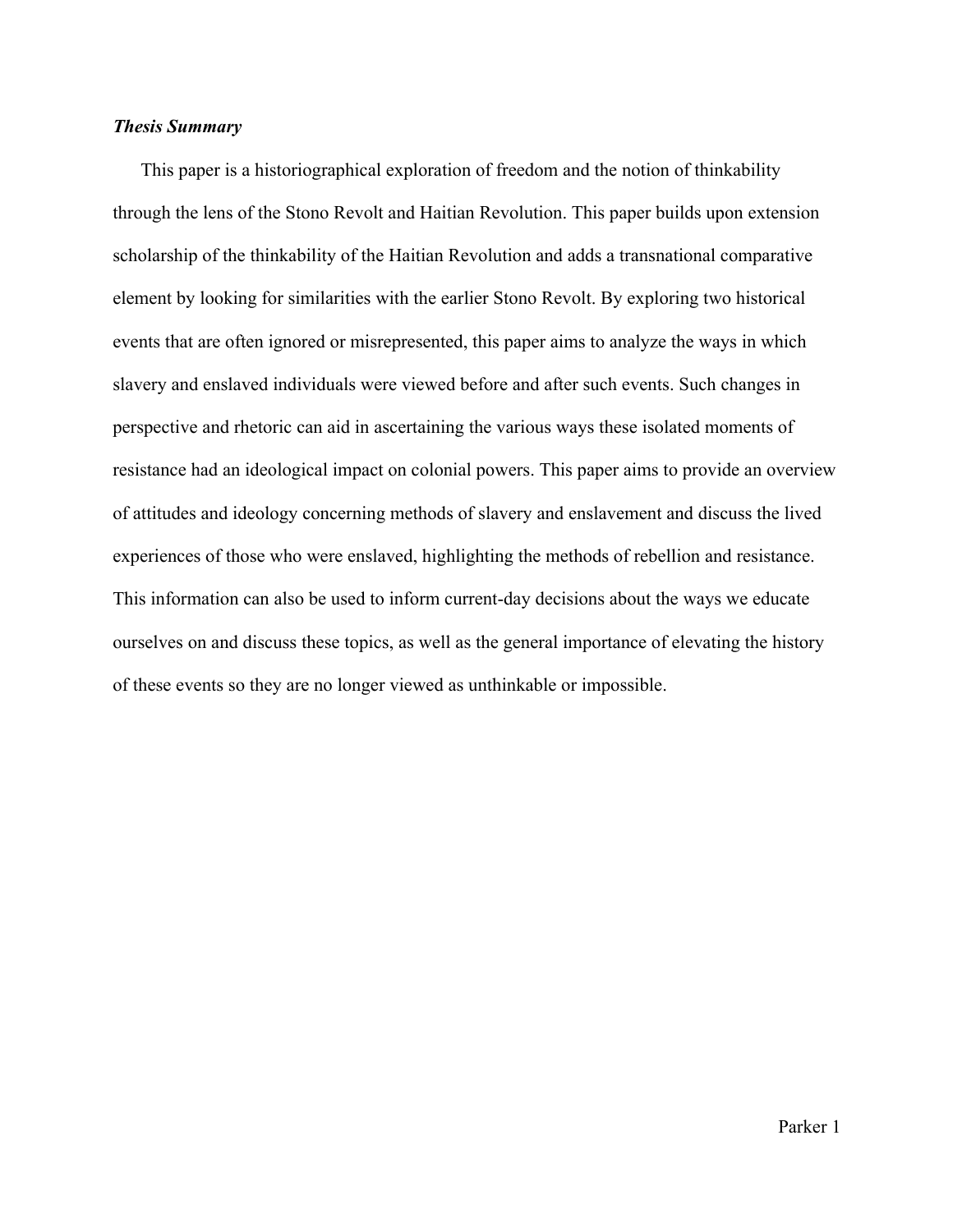# **TABLE OF CONTENTS**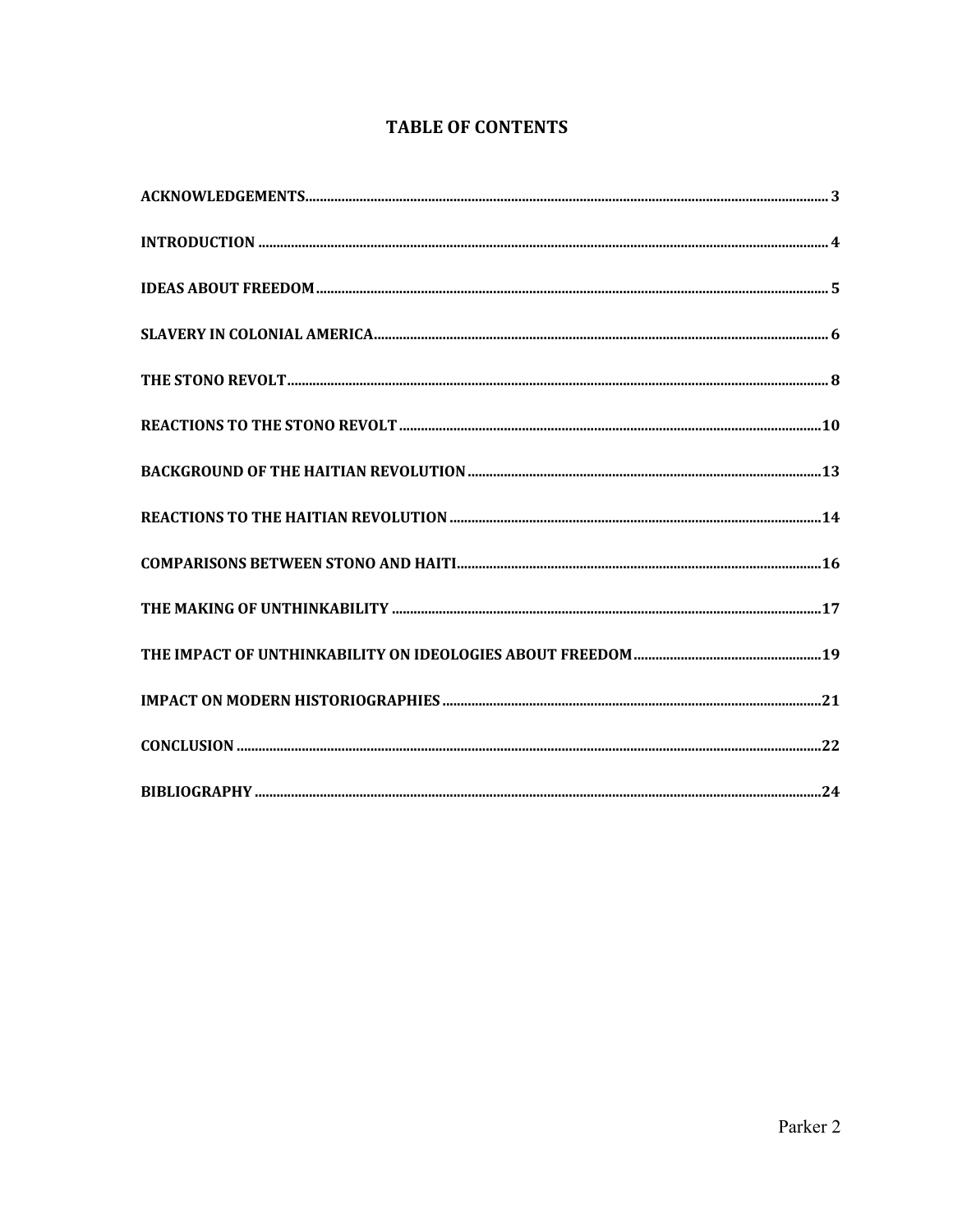# **Acknowledgements**

I cannot express enough thanks to all the supporters I have had aiding me in the process of my senior thesis. I want to thank Dr. Grace for serving as my thesis advisor and always being encouraging and opening my mind to further scholastic endeavors. I am thankful I was able to have you as a professor—from freshman to senior year—and I appreciate everything I have learned from your teaching, both academically and personally.

I would also like to thank Dr. Stevick for his helpful spirit and for volunteering to serve as my second reader. To everyone at the Anne Frank Center at UofSC, thank you so much for being such a supportive community and for encouraging me to go outside of my comfort zone.

Lastly, I want to thank my friends and family who have been there for me during some of my most stressful months. I would not be where I am today without their comfort and levity this past year and I am so thankful I am part of such a tight-knit, empowering community. My heartfelt thanks.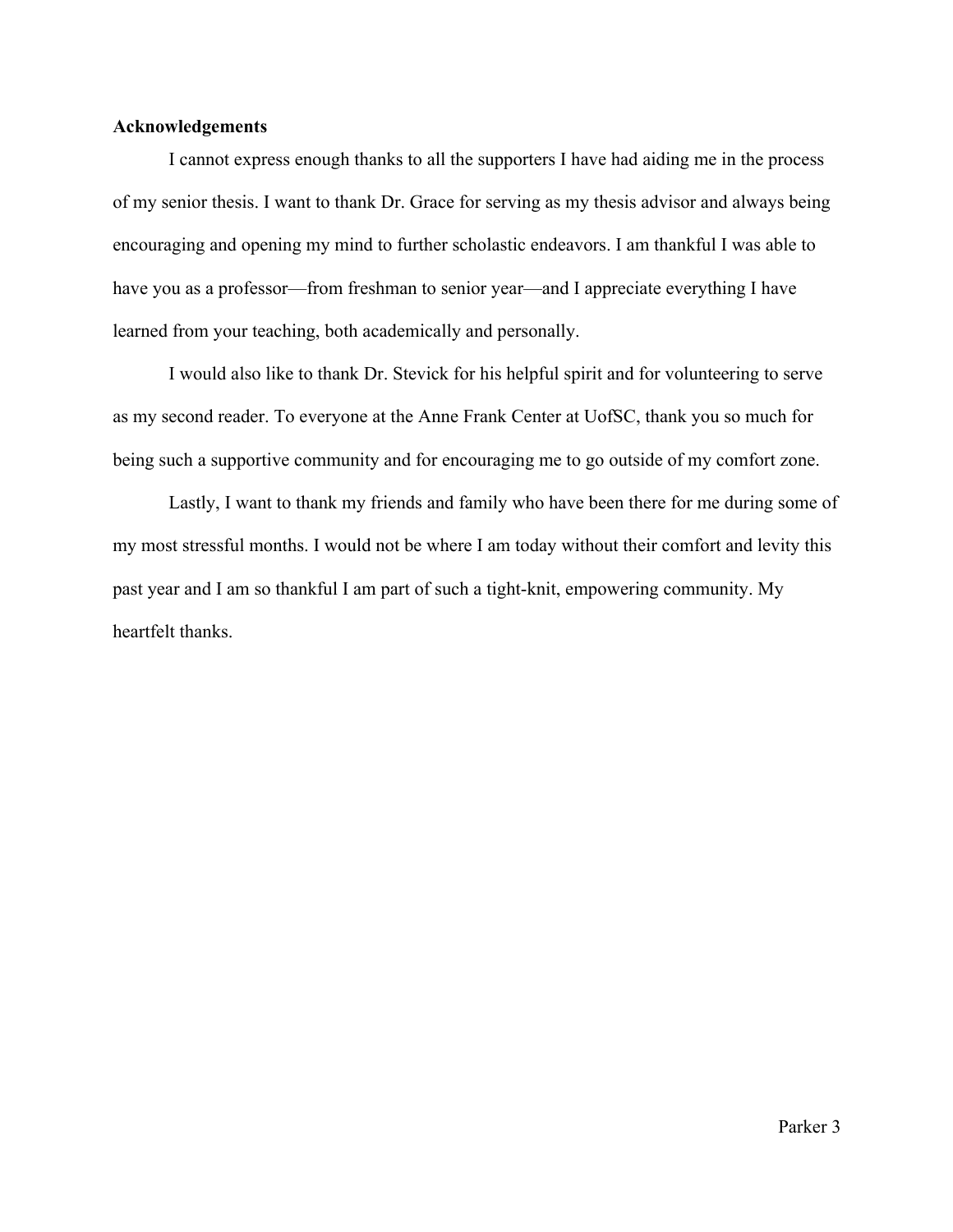#### **Introduction**

There are ways to ensure parts of history never get told. The adage "history is written by the victors" rings true, but behind this platitude is the reality of hundreds of years of intentional silencing of marginalized voices by a dominant power. These dominant powers were typically if not always—colonial powers, many of which are still powerful today because of the legacy of enslaved labor. This silencing has resulted in a variety of factors, including a lack of availability of diverse sources, inherent biases within academia, and remnants of this ideology of dominance and dehumanization. These factors frame discussions of slavery from the dominant perspective, which normalizes slavery or makes the development of this economic system of exploitation seem natural, inevitable, or necessary. In no area is this silencing effect as noticeable as it is in discussions of rebellion and resistance. Comparative analysis of public ideology and discussions of slavery before and after two notable moments of resistance, the Stono Rebellion, and the Haitian Revolution, provide an overview of attitudes and ideology concerning methods of slavery and enslavement. This analysis will also discuss the lived experiences of those who were enslaved, highlighting the methods of rebellion and resistance. Finally, this analysis also raises questions about whether this silencing effort had the impact colonial powers at the time wished it would, and how this impact is still experienced today.

This paper explores the ideas of freedom, resistance, and slavery within colonialism. The argument builds upon scholarship by Suzanne Miers, Neil Roberts, and Michel-Rolph Trouillot, discussing their conceptions of slavery, freedom, and thinkability. In addition, this paper makes use of primary sources detailing experiences of and reactions to the Stono Revolt and the Haitian Revolution, as well as the legal and economic ramifications of these events. It does so in a transnational context by building upon a long historiography of thinkability of the Haitian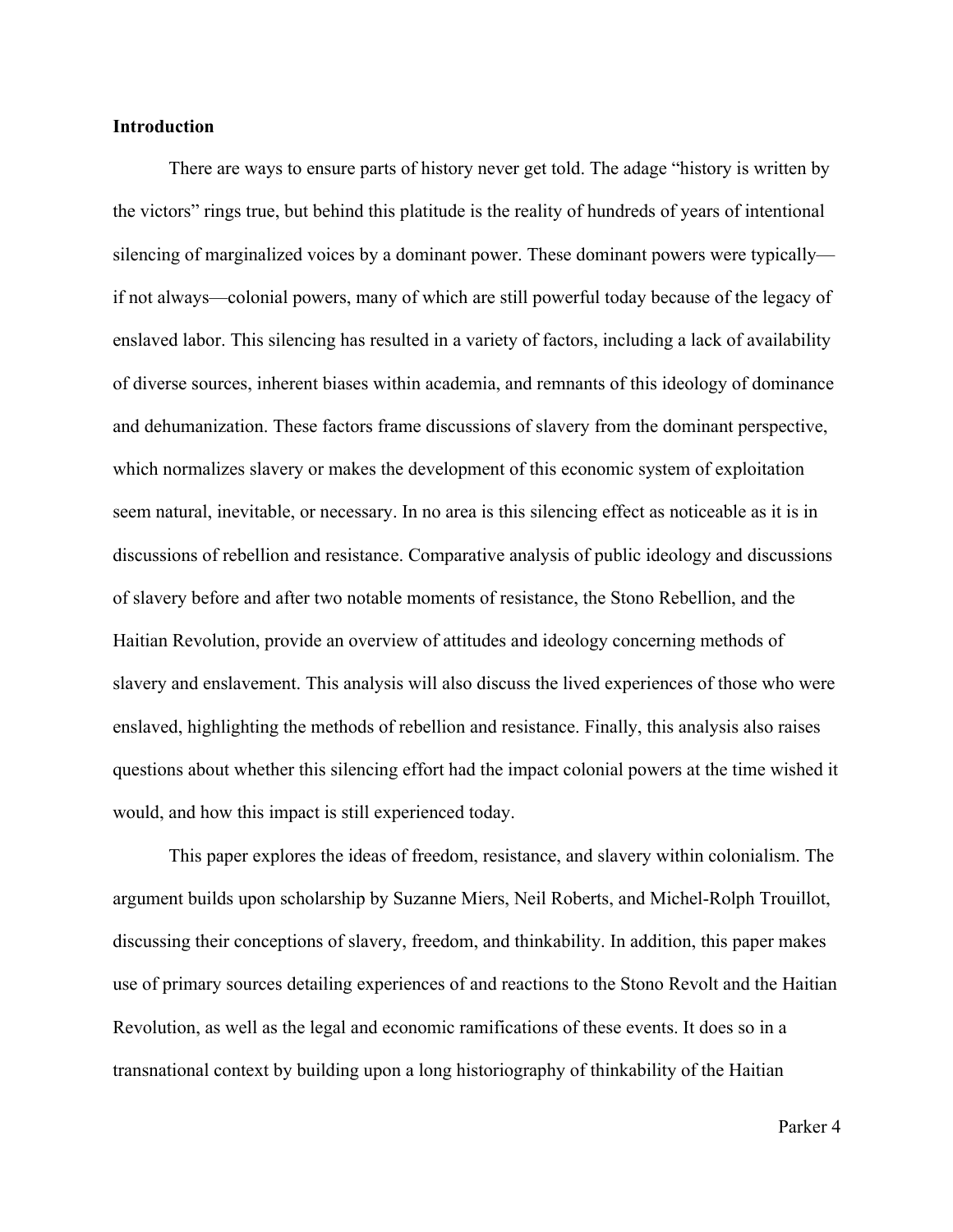Revolution by adding a comparative element to the Stono Revolt in colonial South Carolina. This paper is organized by discussing ideological conceptions of freedom, reactions to the Stono Rebellion, and discussions of the Haitian Revolution and their historiographical impact.

# **Ideas about Freedom**

To understand what it is to be free, one must first understand what the opposite of freedom is. Of course, freedom is a difficult and amorphous concept to define, as Neil Roberts outlines in his chapter discussing *Freedom as Marronage*. In this chapter, Roberts defines slavery as the opposite of freedom and highlights marronage as an often overlooked "form of flight from slavery."1 Marronage means "flight" and its condition is defined as a group of persons isolating themselves from a surrounding society to create a fully autonomous community. However, in this liminal space between freedom and slavery, there is always the threat of returning to one's prior condition of enslavement. In that sense, marronage must be considered a consistent, repeated assertion of one's freedom *from* oppression that places the agent in a position to *do* and create an active life of their own choice.2 Understanding marronage as a powerful declaration of freedom highlights the lived experiences and agency of the enslaved, creating a better understanding of the forces driving these decisions. However, to understand against which forces people are rebelling, one must understand the dominant ideology of a time.

<sup>1</sup> Neil Roberts, "On Slavery, Agency, and Freedom," in *Freedom as Marronage*, (Chicago: The University of Chicago Press, 2015), 3.

<sup>2</sup> Roberts, "On Slavery," 13-15. See chapter for a more detailed demarcation between positive and negative freedoms. In short, negative freedom is about non-interference, whereas positive freedom is about agency.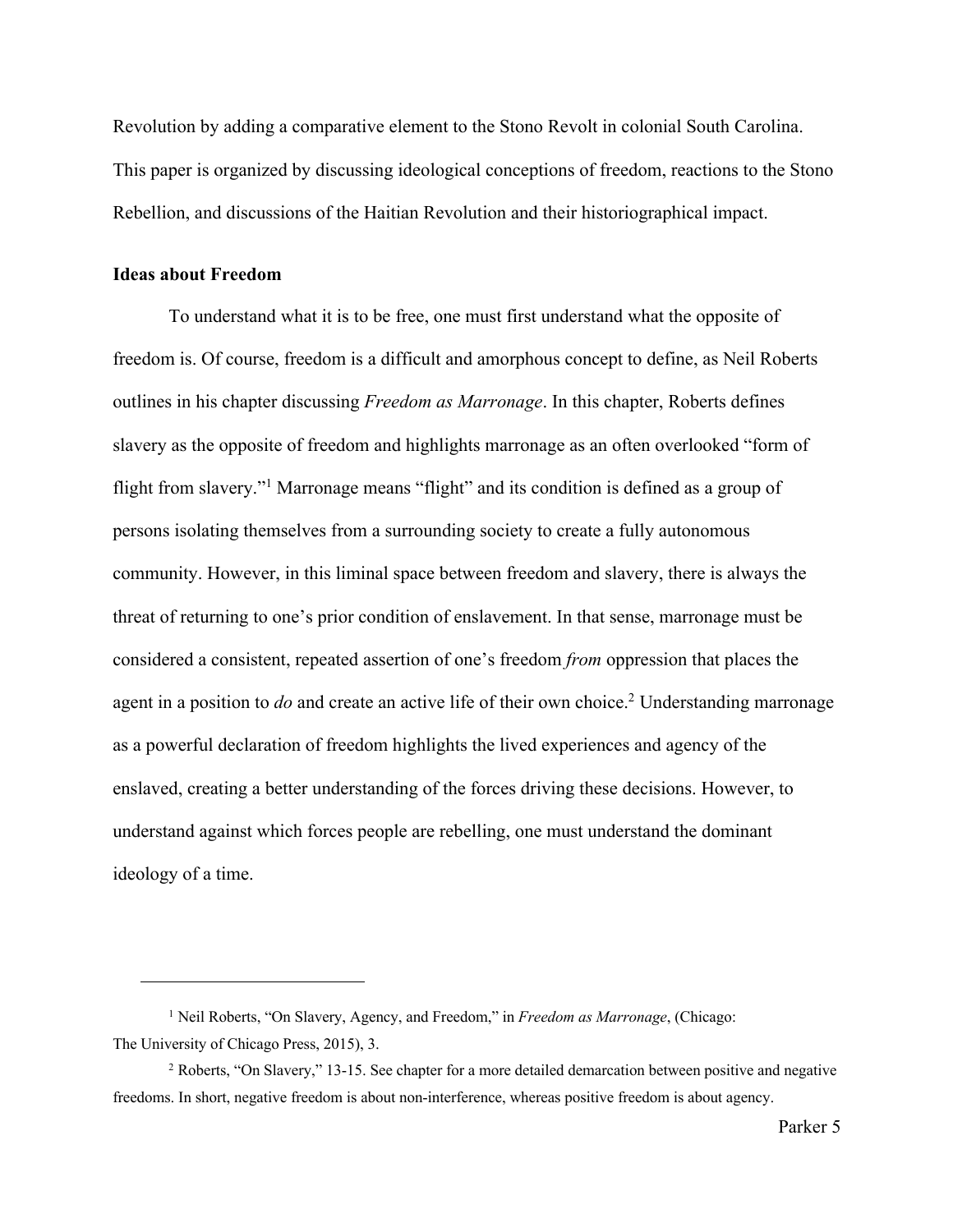In the vein of Roberts' definition, historian Suzanne Miers also argues that a definition of slavery cannot begin without a definition of freedom, slavery's antithesis.<sup>3</sup> In this historiographical text, Miers defines different versions of slavery that existed throughout time in different areas and to serve different purposes. Outlining these different versions is not meant to argue any form of slavery was preferable to the other, but to detail the long history of slavery as a form of curtailing personal liberty.<sup>4</sup> Using Miers' text, the distinctions made between these historical forms of slavery reveal a transformation of slavery through European colonialism. This social system transformed and racialized these early forms of slavery, resulting in a thingification that arose around the same time as early modern capitalism.5 Many historians of Black Studies and similar fields have long argued that the commodification of slavery and enslaved individuals directly influenced the development of American economic, political, and cultural structures.<sup>6</sup> These forces hint at the long-term impacts of such a societal structure. However, understanding these impacts and trends at the time they occurred requires analysis of reactions to moments of armed resistance, including both the Stono Rebellion and the Haitian Revolution.

# **Slavery in Colonial America**

<sup>3</sup> Suzanne Miers, "Slavery" *A Journal of Slave and Post-Slave Studies* 24, issue 2 (2003): 2, https://doi.org/10.1080/01440390308559152.

 $4$  Ibid., 2.

<sup>5</sup> Aimé Cesaire, "Between Colonizer and Colonized," King's College, https://staff.kings.edu/sites/cristoferscarboro/HNRS%20204/Cesaire.htm. See Cesaire's discussion on how

colonization was essentially thingification and operated on the commodification of the colonized human beings. <sup>6</sup> Sven Beckert and Seth Rockman, "Introduction: Slavery's Capitalism," in *Slavery's Capitalism: A New* 

*History of American Economic Development*, ed. Sven Beckert and Seth Rockman (University of Pennsylvania Press: 2016), 1. See chapter for more on the development of the unique "slavery's capitalism" system within American society.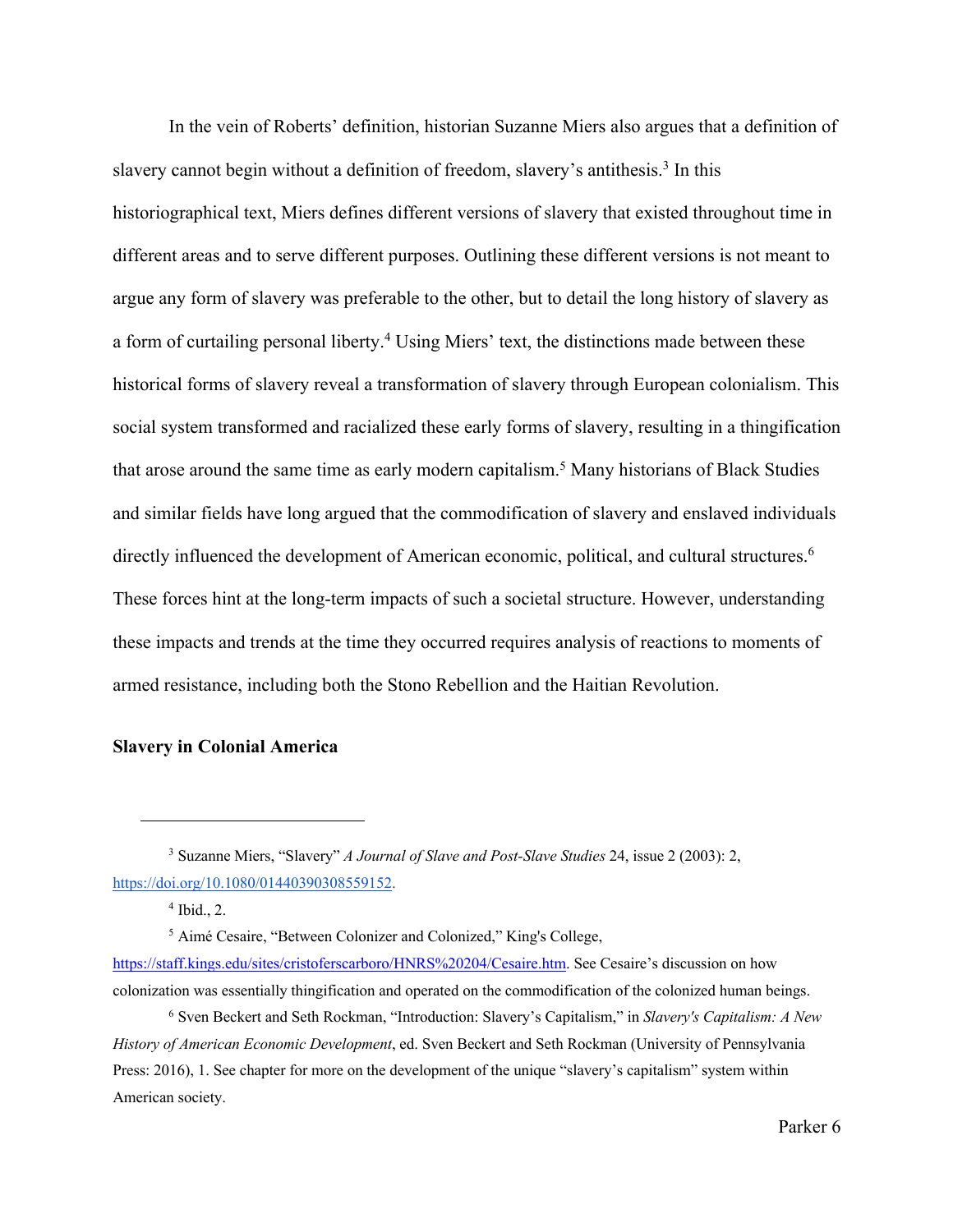Colonial American society developed alongside the intensification, commodification, and legalization of enslaved labor. Only twelve years after the founding of Jamestown—the first permanent English settlement—1619 marks the year that twenty captive Africans arrived at the colony and were sold into servitude in exchange for goods.7 This event marks the beginning of an economy based on enslaved labor, which would become the dominant economic force through the founding of the United States of America. Furthermore, after this date, various laws were put in place that created a distinction between indentured servants—usually white people and enslaved Africans, illustrating the newly racialized form of this slavery.<sup>8</sup> In fact, by 1664, Maryland and several other states passed *durante vita* laws that legalized lifelong slavery for anyone of African descent in the colony.9

In terms of resistance to these laws, the earliest moment of mass uprising occurred in 1676 during Bacon's Rebellion. Nathaniel Bacon was a wealthy white landowner who organized a militia of Black and white indentured servants to attack Native American groups near the Virginia Colony; the militia also included enslaved people who joined with the promise of freedom. Although unsuccessful in their demands, the militia succeeded in burning down the colony of Jamestown. Reactions of the planter elite to this event illustrate a fear of an alliance among indentured servants and enslaved workers. Shortly after this revolt in 1680, the Virginia

<sup>&</sup>lt;sup>7</sup> "The Beginning — 1619," Slavery and the Making of America Timeline, PBS, 2004, https://www.thirteen.org/wnet/slavery/timeline/1619.html.

<sup>8</sup> Jemima Pierre, "Slavery, Anthropological Knowledge, and the Racialization of Africans," *Current Anthropology* 61, no. S22 (October 2020): 220-221. See article for more information on the development of a system of racialization that was created to uphold white supremacy, as well as the impact of this racialization on the African continent and identity.

<sup>9</sup> Archive of Maryland Online, *Proceedings.* Maryland State Archives, https://msa.maryland.gov/megafile/msa/speccol/sc2900/sc2908/000001/000001/html/am1--526.html (April 9, 2022).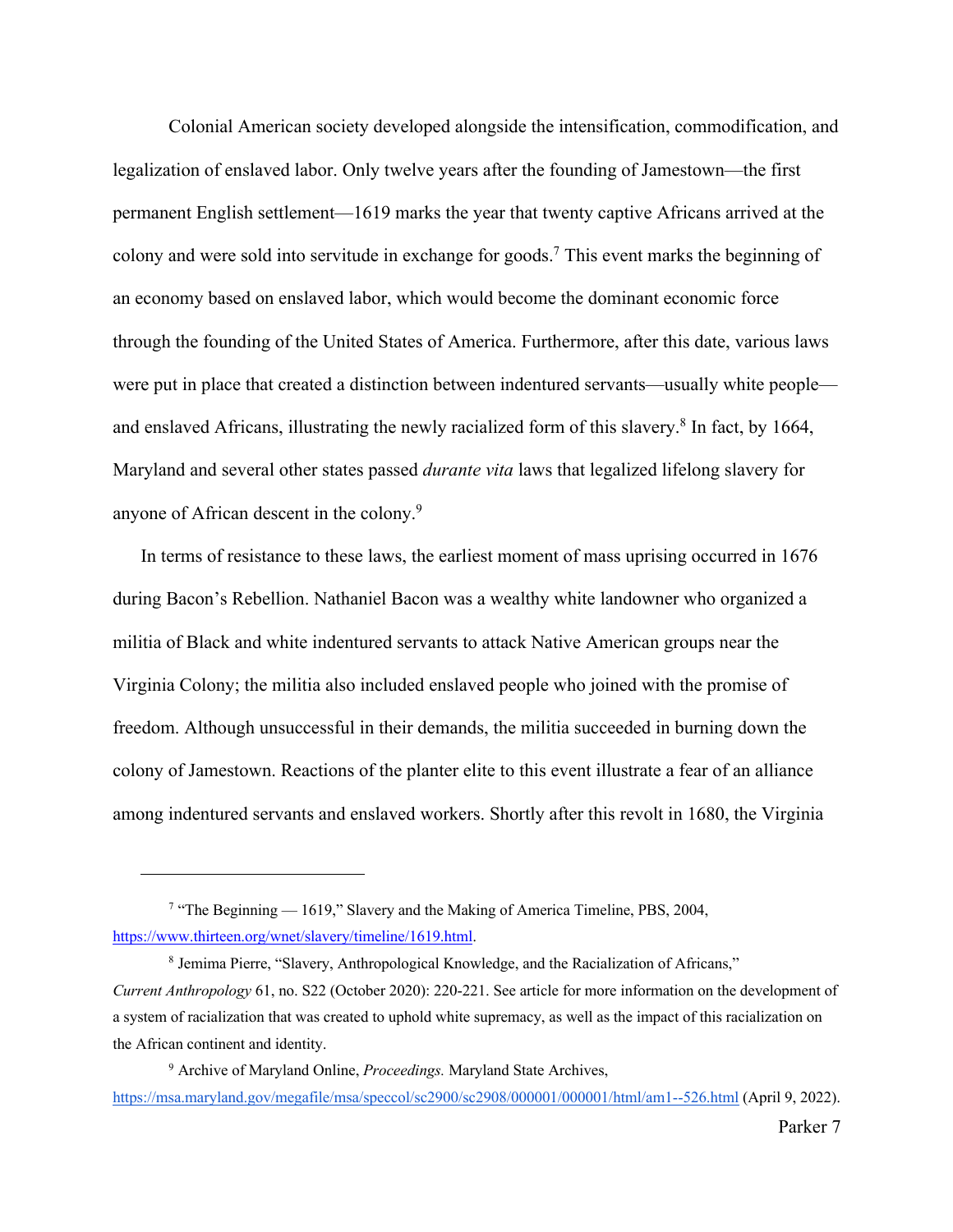colony passed "An act for preventing Negroes Insurrections," which forbade enslaved individuals from meeting in groups or bearing arms and legalized the murder of fugitives from slavery.10 This extreme intensification of the laws concerning enslaved labor shows how intense the paranoia and worry was that large groups of enslaved individuals would revolt even from the earliest days of slavery in America. The example of Bacon's Rebellion and the ensuing reaction within various colonies provide the necessary background for the Stono Rebellion in 1739. Bacon's Rebellion and the rhetoric surrounding this event detail a racial-based system of slavery that functioned by ideologically and legally "othering" the enslaved population from not only the white colonists, but also from the white indentured servants. $^{11}$ 

# **The Stono Revolt**

The Stono Rebellion was the most significant moment of armed resistance in colonial America. The event occurred on Sunday, September 9, 1739, and resulted in the deaths of at least twenty white people and at least thirty-four enslaved individuals.12 Scholars have debated the various immediate causes of this event, outside of the horrific conditions of the enslaved. The accepted answer has long been the allure of the Spanish King's edict, which was a political gesture that promised freedom to enslaved Africans from British colonies who made it to

<sup>10</sup> General Assembly "Preventing Negroes Insurrections," 1680. In *Encyclopedia Virginia.* Virginia Humanities, 2021. https://encyclopediavirginia.org/entries/an-act-for-preventing-negroes-insurrections-1680/.

<sup>&</sup>lt;sup>11</sup> Oscar Thomas-Olalde and Astride Velho, "Othering and Its Effects: Exploring the Concept," *Writing Postcolonial Histories of Intercultural Education*, 2011: 27. See article for further discussion of othering and its role in postcolonial analyses of racism and racialized slavery.

<sup>&</sup>lt;sup>12</sup> "Two Views of the Stono Slave Rebellion South Carolina, 1739." Becoming American: The British Atlantic Colonies, 1690-1763.

http://nationalhumanitiescenter.org/pds/becomingamer/peoples/text4/stonorebellion.pdf.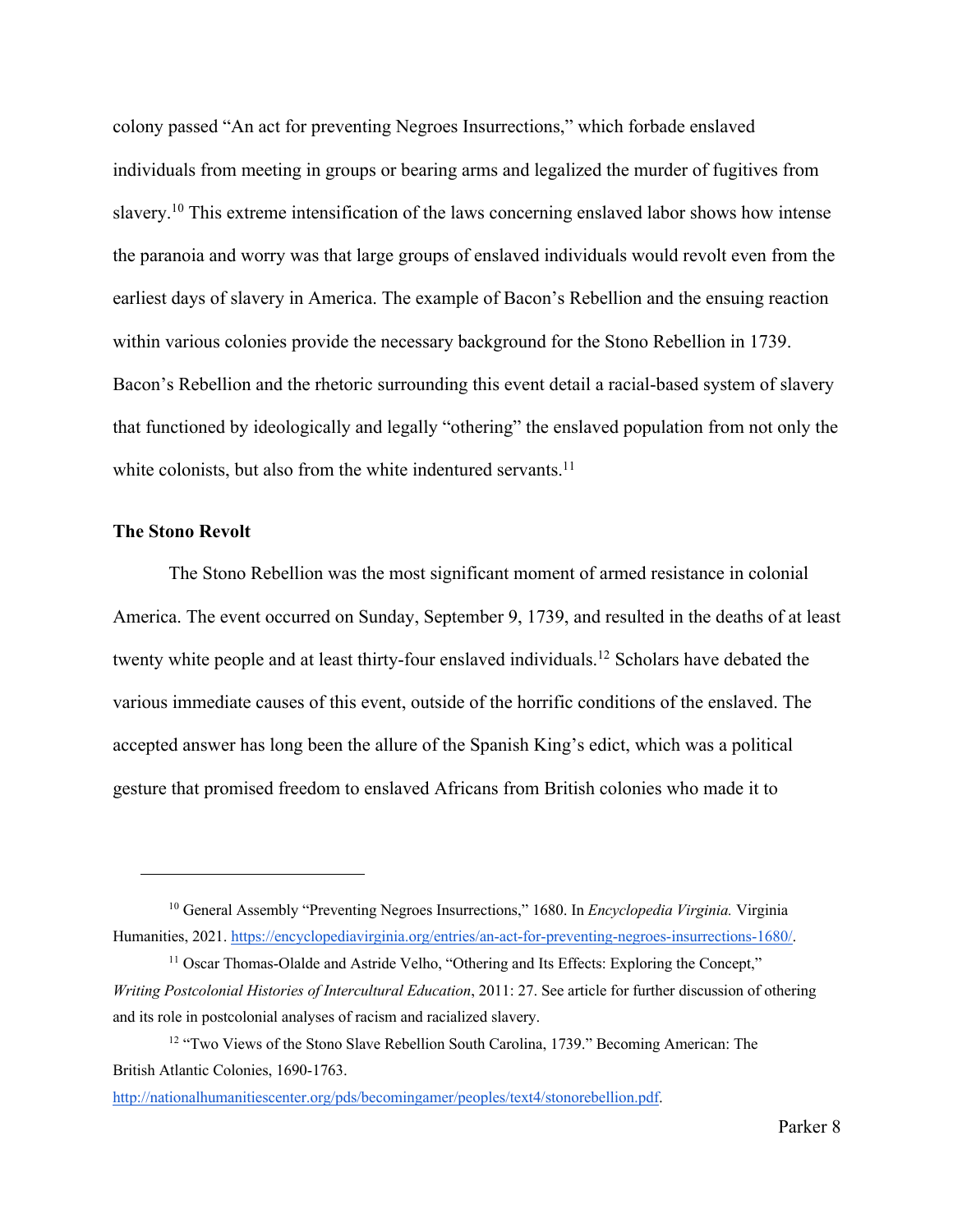Florida.13 This declaration was meant to weaken the British colonies in advance of the ensuing Spanish-British conflict. However, another cause has been highlighted: just a month before the revolt, the South Carolina colonial assembly had passed a law "requiring planters to go to church armed in case of a slave revolt or an escape."14 This law illustrates that—similar to the feelings after Bacon's Rebellion—revolt of the enslaved masses was a real fear of the enslavers.

Most of the information that remains today about this revolt comes from colonial reports and letters. The main source detailing the events of September 9, 1739, comes from an anonymous white official. The language used in this report details the white families that died by name and praises the colonial militia, for "they did not torture one Negroe, but only put them to an easy death" once they were discovered.<sup>15</sup> The only non-white account of this event is a 1930's oral account from George Cato, the great-great-grandson of Cato, the leader of the Stono Rebellion. In contrast to the official colonial report, Cato's interview claims that the enslaved were unarmed when they were killed. The differences in these accounts illustrate the biases of both the colonial officials and the oral history within Cato's family. Colonial officials might want to portray the Stono rebels as armed and dangerous to portray the white men that defeated them as more skillful and advanced. This perspective might also be used to justify why the colonial militia reacted with such violence, ultimately killing over thirty enslaved people. In contrast, Cato's telling of the story portrays the enslaved individuals as unarmed, and therefore

<sup>13</sup> "The King's Edict," Hidden History Miami, Florida Humanities Council, http://hiddenhistorymiami.com/the-spanish-kings-edict.html.

<sup>&</sup>lt;sup>14</sup> "The Stono Rebellion" Bill of Rights Institute, https://billofrightsinstitute.org/essays/the-stono-rebellion. See also John Thornton's "African Dimensions of the Stono Rebellion" for a detailed investigation into the impacts of the potential Kongolese background of several of the enslaved people on the Stono Rebellion, including military skill, military dancing, and tactical behavior.

<sup>&</sup>lt;sup>15</sup> "Two Views."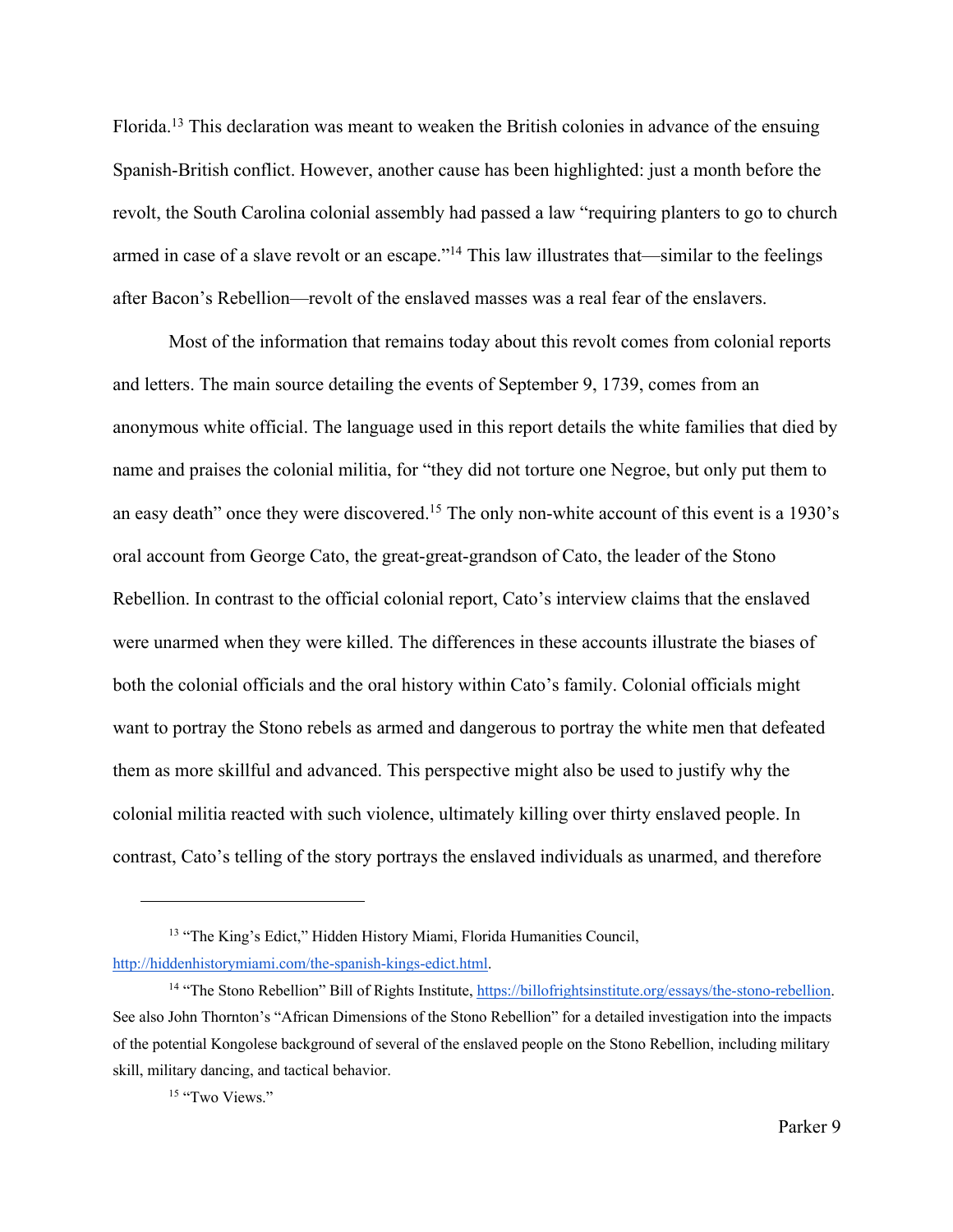unjustly killed. Cato's story comes from a tradition of oral history within a family where generations of enslaved individuals fought for emancipation and continued to experience systemic racism and Jim Crow laws afterward. From that perspective, Cato might focus on the noble aspirations of the enslaved, particularly of his grandfather's fight against slavery. For instance, Cato ends his interview by saying that his great-great-grandfather "'die but he die for doin' de right, as he see it'" [*sic*].16 Regardless of these biases, the facts remain that these enslaved individuals revolted from a life of chattel slavery—perhaps for a chance of freedom with the Spaniards or for other reasons—and were murdered as a result.

Other colonial reactions after the Stono Rebellion included a report from William Stephens, future governor of the Province of Georgia. In this report, which comes from Stephens' journal of his work overseeing the colonists in Georgia, Stephens writes an account of the Stono Rebellion four days after it happened, meaning news of this event spread quickly after it happened. Stephens' focus is tracking down the missing enslaved individuals; reward money was offered for every enslaved individual brought back to Charleston, whether alive or dead.<sup>17</sup> This source also purports that the enslaved had revolted because they wished to seek freedom under Spanish control.

#### **Reactions to the Stono Revolt**

<sup>&</sup>lt;sup>16</sup> "Two Views."

<sup>&</sup>lt;sup>17</sup> William Stephens, *A journal*, 129, London: Printed for W. Meadows, 1742; See also, Commons House of Assembly, "Stono Rebellion Slave-Catchers," Africans in America, Public Broadcasting Service, November 29, 1739. https://www.pbs.org/wgbh/aia/part1/1h312t.html for colonial assembly report detailing the efforts to track down self-liberated enslaved individuals even months after the Stono Rebellion.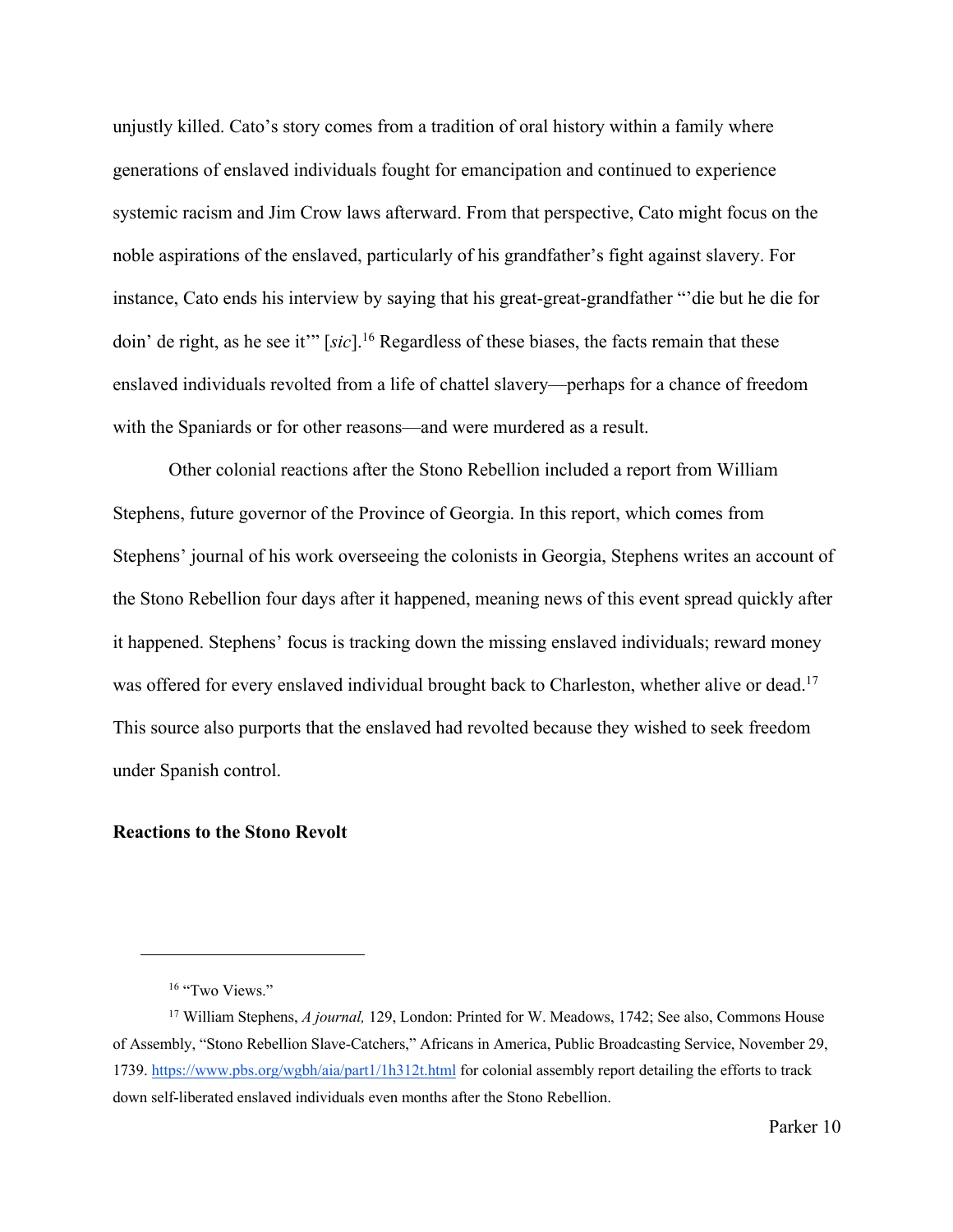Reaction to this event was immediate and widespread. Details of the Stono Rebellion entered private correspondence, national news, and legislation. Immediate reactions within private letters reveals that some colonists were overwhelmed by the multitude of difficulties facing the colony at that time, including sickness and threat of Spanish invasion. The Stono Revolt was just another factor that the colonists hoped the government would punish.<sup>18</sup> A private diary entry theorizes that a potential and justified motivation behind the revolt was the fact that enslaved workers were made to work "on the day of the Lord."19 In terms of national news, the earliest mention of the Stono Rebellion comes from the *Boston Gazette* two months after the event. This article undermines the threat of the enslaved rebels, saying that they didn't cause any damage and were easily subdued, which ignores the drawn-out nature of the revolt and the fact that several enslaved rebels were missing for months after the event.<sup>20</sup>

South Carolina colony lieutenant governor Bull penned perhaps the most significant of personal accounts to the Board of Trade in Charleston. This account praises the bravery of the colonial militia for "put(ting) a stop to any further mischief" and appeals to the Board for support in rewarding Native Americans who "pursue and if possible, bring back the Deserters."21 Bull's letter once again highlights the bravery of the white colonists over the actions of the rebellious

<sup>18</sup> Mark Smith, ed., *Stono: Documenting and Interpreting a Southern Slave Revolt*, University of South Carolina Press, 2005, 9-10.

<sup>19</sup> Ibid., 11.

 $20$  Ibid., 12. See chapters 13 and 14 of Smith's book for accounts illustrating the discussion of Stono in the writings of early historians and abolitionists.

 $21$  Ibid., 16-17. See chapter 12 from the same book for a discussion from Bull's son on the Stono Revolt. Bull's son praises the harsh slave codes put in place after the event for preventing any future threat of rebellion in states where slaves are a majority of the population. He also warns against viewing enslaved people as equally human to deter them from revolting in the future.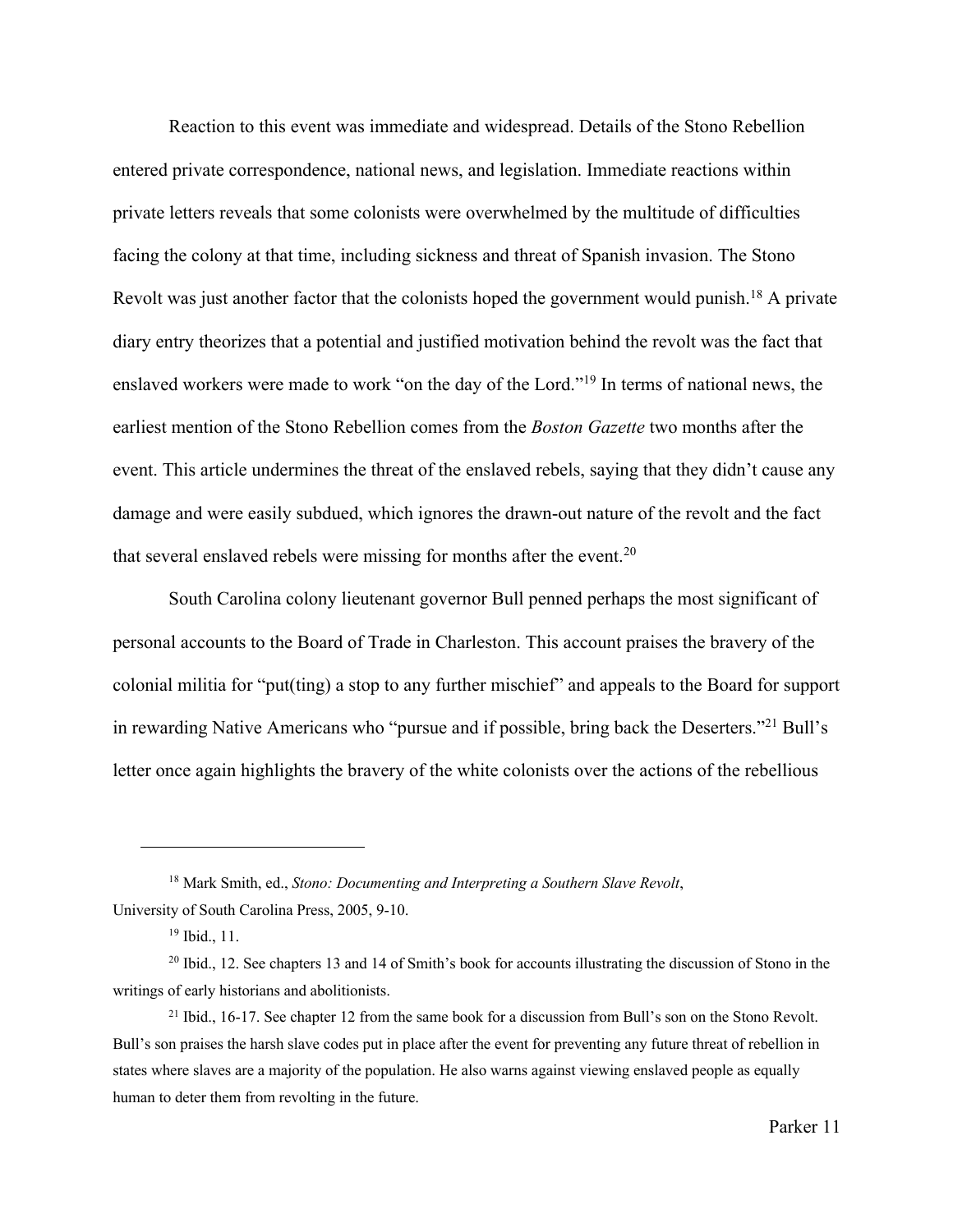enslaved deserters. Overall, what these more personal accounts reveal is that the news of the Stono Rebellion wasn't silenced, and people did not pretend it did not happen in the immediate aftermath. White colonists were all too aware of what happened at Stono and were wary of another similar event happening where they lived.

In addition to personal accounts of the events, significant legal action took place as a result of the Stono Rebellion. These new laws illustrate the extent to which the revolt impacted the ideological foundations of slavery in colonial America. For instance, the 1740 South Carolina "Negro Act" made the condition of enslavement heritable from the mother's side; required enslaved individuals to carry a ticket detailing the reason for their absence from the plantation if they had an errand to run; made it legally required for all enslaved individuals to submit to any examination by a white person when found outside the enslaver's property; and made it illegal to teach an enslaved individual to read or write.<sup>22</sup> The conditions within this slave code would remain active through the establishment of the United States until the abolition of slavery after the Civil War. Even then, the vestiges of these laws would remain active in Jim Crow policies. There is even a direct reference to the Stono Rebellion in the 1740 "Negro Act:"

> "whereas several Negroes did lately rise in rebellion, and did commit many barbarous murders at Stono…all and every act...in and about the suppressing and putting all and every said Negro and Negroes to death, is and are hereby declared lawful, to all intents and purposes whatsoever."23

<sup>22</sup> South Carolina Slave Code, 1740, in *Excerpts From South Carolina Slave Code Of 1740 No. 670 (1740),* edited by Annie Campbell, Columbia: South Carolina Department of Archives and History.  $23$  Ibid.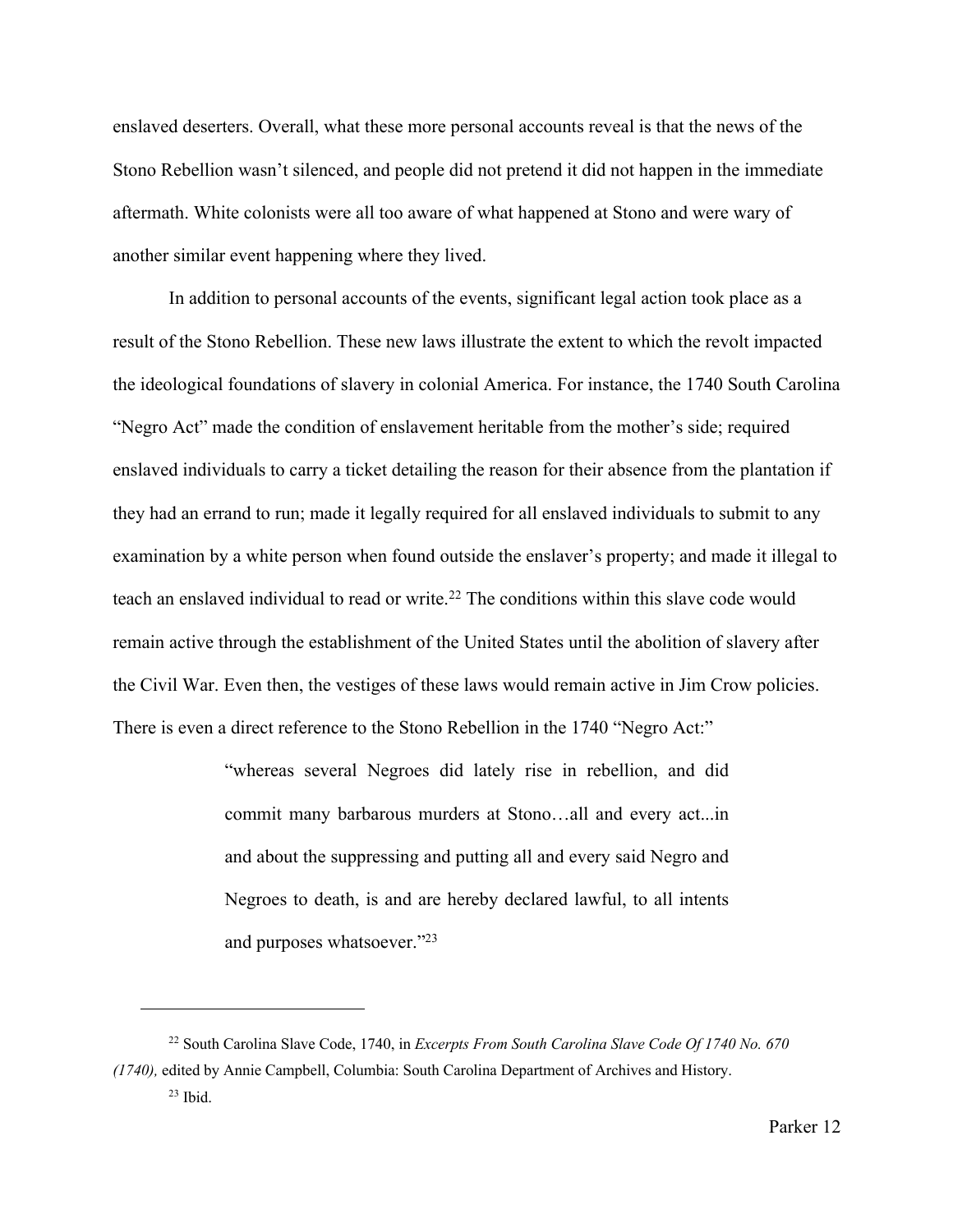Departing from earlier slave codes, this entry codifies the murder of self-liberated individuals. Furthermore, as will be shown in later discussions of reactions to the Haitian Revolution, the reactions to the Stono Rebellion do not deny the fact that the revolt happened. Rather, they are details of horrified and scared reactions to this event. Colonists were aware of the threat of enslaved revolts and when faced with the reality of such an event, implemented harsher laws to solidify the enslaved status. Reactions also credited the motivations for this rebellion to the Spanish colonial power, which discredits the enslaved individuals and their ideological autonomy.

#### **Background of the Haitian Revolution**

The Haitian Revolution was another monumental event of resistance. In contrast to the Stono Rebellion, the Haitian Revolution successfully established the first Black-led republic, cementing its status as the largest and most successful revolt of enslaved individuals. In addition, the Haitian Revolution was much longer than the Stono Rebellion, lasting from 1791 until 1804 when the country declared independence from France. Many comparisons can be made between the Stono Rebellion and the Haitian Revolution. However, focusing on the discussions of slavery and enslaved individuals and the different ways these two events have been remembered and discussed will reveal similarities in power structures over time.

Before the Haitian Revolution, France was one of the largest slave-trading nations and relied heavily on enslaved labor. The most significant and wealthiest colony within this empire was Saint Domingue, which exported large amounts of sugarcane and coffee. Although the French Revolution—which ostensibly promoted the ideals of liberty, equality, and fraternity began in 1789, enslaved labor continued to make France one of the wealthiest countries. The revolutionaries who promoted these lofty ideals, however, remained reticent to speak out against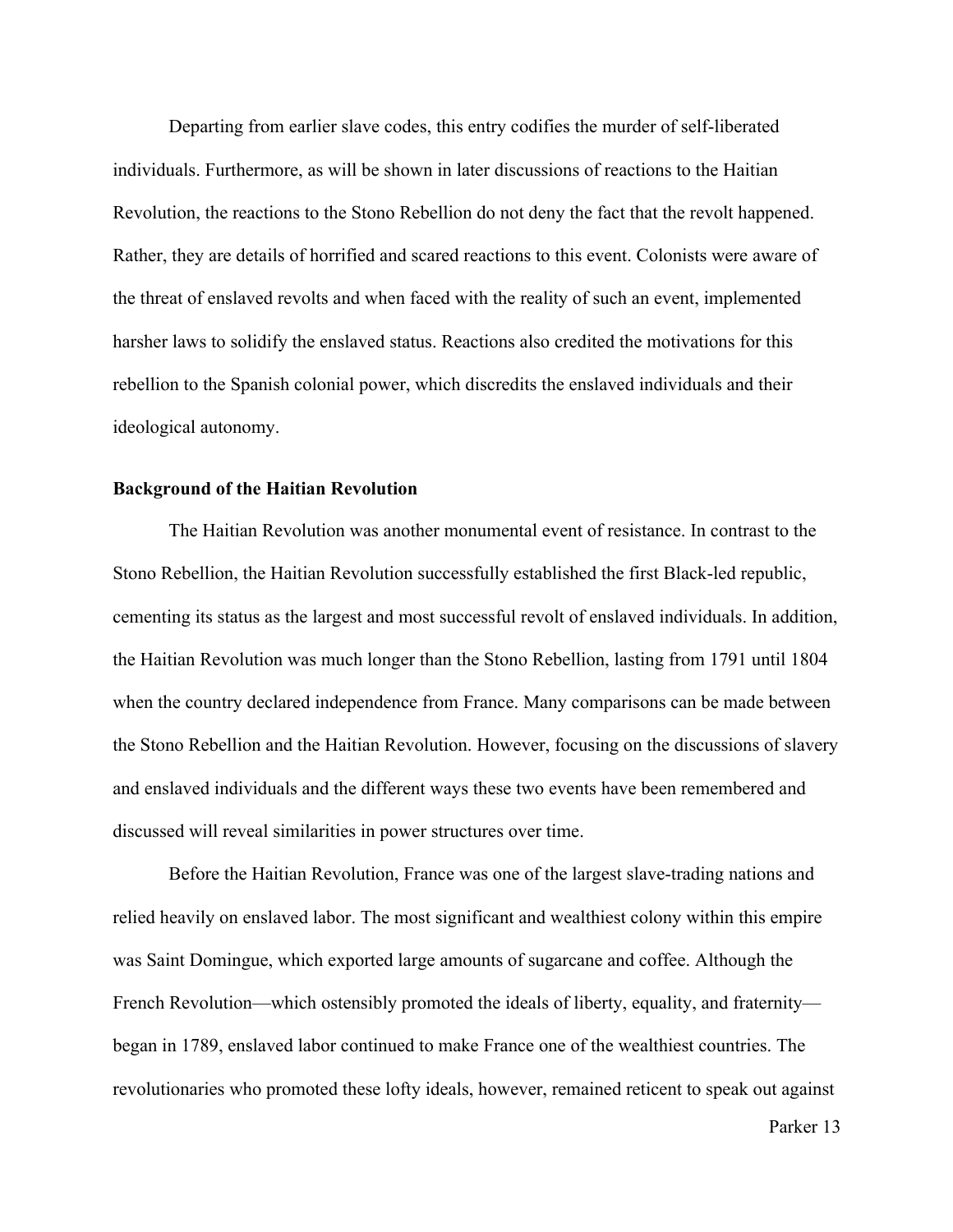slavery, which was abolished in the country but remained the economic backbone of the French colonies. In 1790, a proposal within the National Assembly proposed a gradual abolition of the "barbarous abuse" of slavery in the colonies to "restore...basic rights" to the enslaved.<sup>24</sup> This proposal was ignored, illustrating the opposition to even gradual emancipation at this point. There are also multiple accounts of enslavers saying that an enslaved revolt is "impossible" or a "chimera."25 These enslavers viewed the concept of a mass enslaved uprising as unthinkable or impossible. These ideas of unthinkability were based on the racist belief that enslaved individuals were incapable of conceiving of freedom or a life beyond enslavement. Enslavers stressed the obedience and tranquility of the enslaved, implying that they would never think about revolt or resistance. However, these enslavers would soon be proven wrong: within a year of those accounts, the Haitian Revolution had begun.

### **Reactions to the Haitian Revolution**

Once the Haitian Revolution began, reactions within France and Haiti were similar to the enslavers' earlier accounts because they also focused on the supposed impossibility of the event, even as it was happening. The Haitian Revolution officially began in August 1791, amidst the French Revolution in Europe. There is an account from an anonymous white person in Haiti on the night of August 22, the day the Revolution in Haiti began. This account details the man's experience being awoken in the night by gunshots and narrowly escaping death because of the mercy of a formerly enslaved man "whom (he) had always treated well." Although his account

<sup>24</sup> "Viefville des Essars, On the Emancipation of the Negroes (1790)," *Liberty, Equality, Fraternity: Exploring The French Revolution*, https://revolution.chnm.org/d/340.

<sup>25</sup> Michel-Rolph Trouillot, 1995, *An Unthinkable History: The Haitian Revolution as a Non-Event*, Boston: Beacon Press: 72.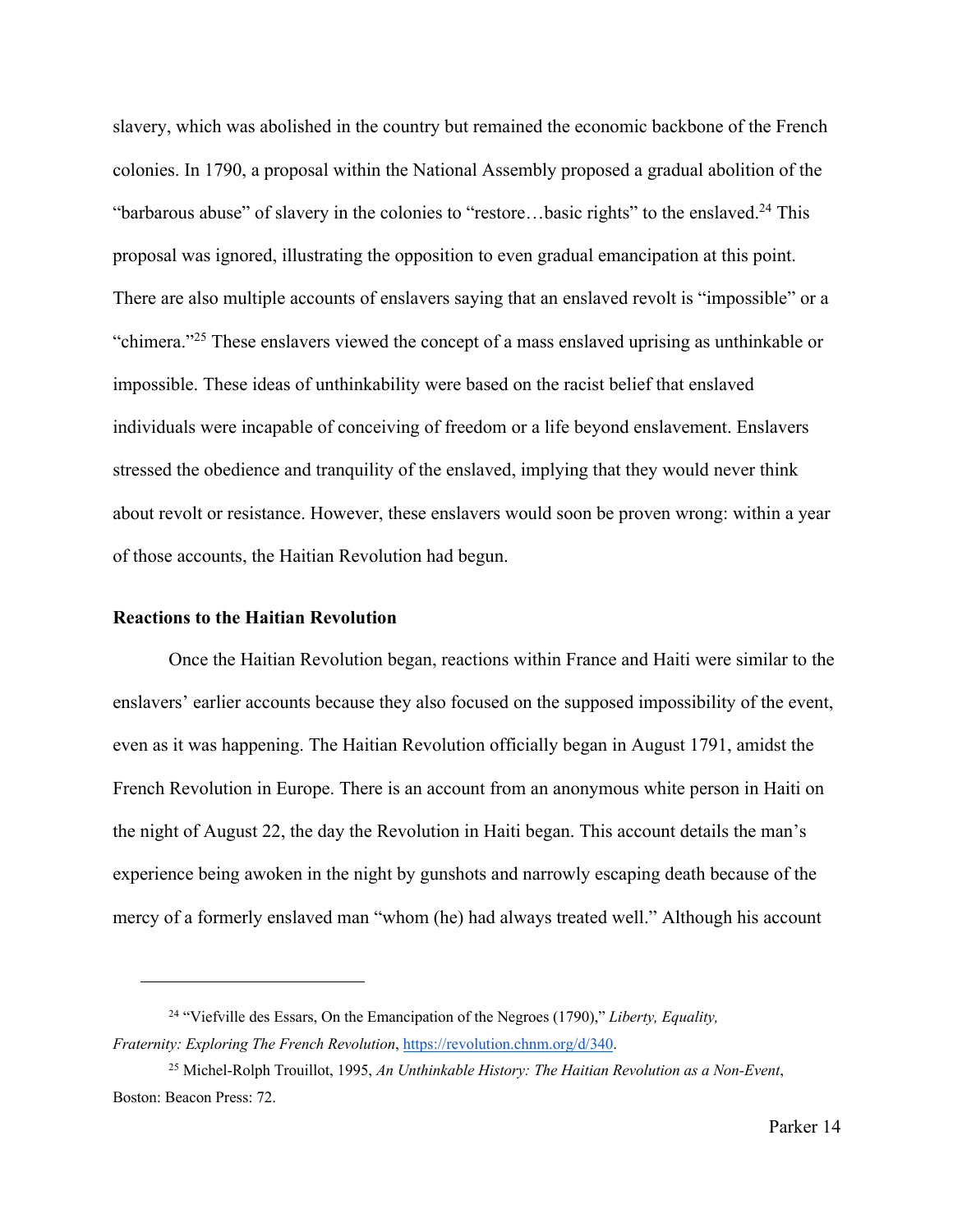emphasizes his fear and shock at the events, the author still mentions that it would only take a few whites to "(break) up this savage horde with no resistance" and credits the motivation of the revolution to the whites of France, claiming that the people actively imprisoning him were "not intelligent enough and lacked the facilities to conceive of such a vast project."26 Another firsthand account of the events implies that the whites had been abandoned by God and "that the insurrection had upset the very order of nature."27

Lastly, Marcus Rainsford's account, which was published a year after the establishment of independent Haiti, still credits the motivations for the revolution to the "change of...government" in the "mother-country" of France.<sup>28</sup> These primary reactions fit within Michel-Rolph Trouillot's foundational work on the history of the Haitian Revolution as an unthinkable non-event. Trouillot discusses how formulations of the Haitian Revolution—at the time it happened and today—force the narrative into a box that aligns with their preconceived notions of slavery, which are rooted in racism and inequality.29 Furthermore, Trouillot argues that whites at this time would not give "a single thought of (enslaved) uprising unless that was

<sup>28</sup> Marcus Rainsford, 1805, *An historical account of the black empire of Hayti: comprehending a view of the principal transactions in the revolution of Saint Domingo; with its ancient and modern state,*  https://www.loc.gov/item/02012395/. See Rainsford's account for the first complete narrative in English written about the Haitian Revolution. Rainsford was an officer in the British Army and traveled to Haiti to recruit black soldiers. Surprisingly, Rainsford was supportive of an independent Haiti. See also Alyssa Sepinwall, "Still Unthinkable? The Haitian Revolution and the Reception of Michel-Rolph Trouillot's Silencing the Past," *Journal of Haitian Studies* 19, no. 2 (Fall 2013): 75 – 103 for more on how the revolution is credited to European ideas today.

<sup>29</sup> Trouillot, *An Unthinkable History,* 72.

<sup>26</sup> Jeremy Popkin, 2007, *Facing Racial Revolution: Eyewitness Accounts of the Haitian Insurrection*, Chicago: University of Chicago Press, 49-53.

 $27$  Ibid, 60.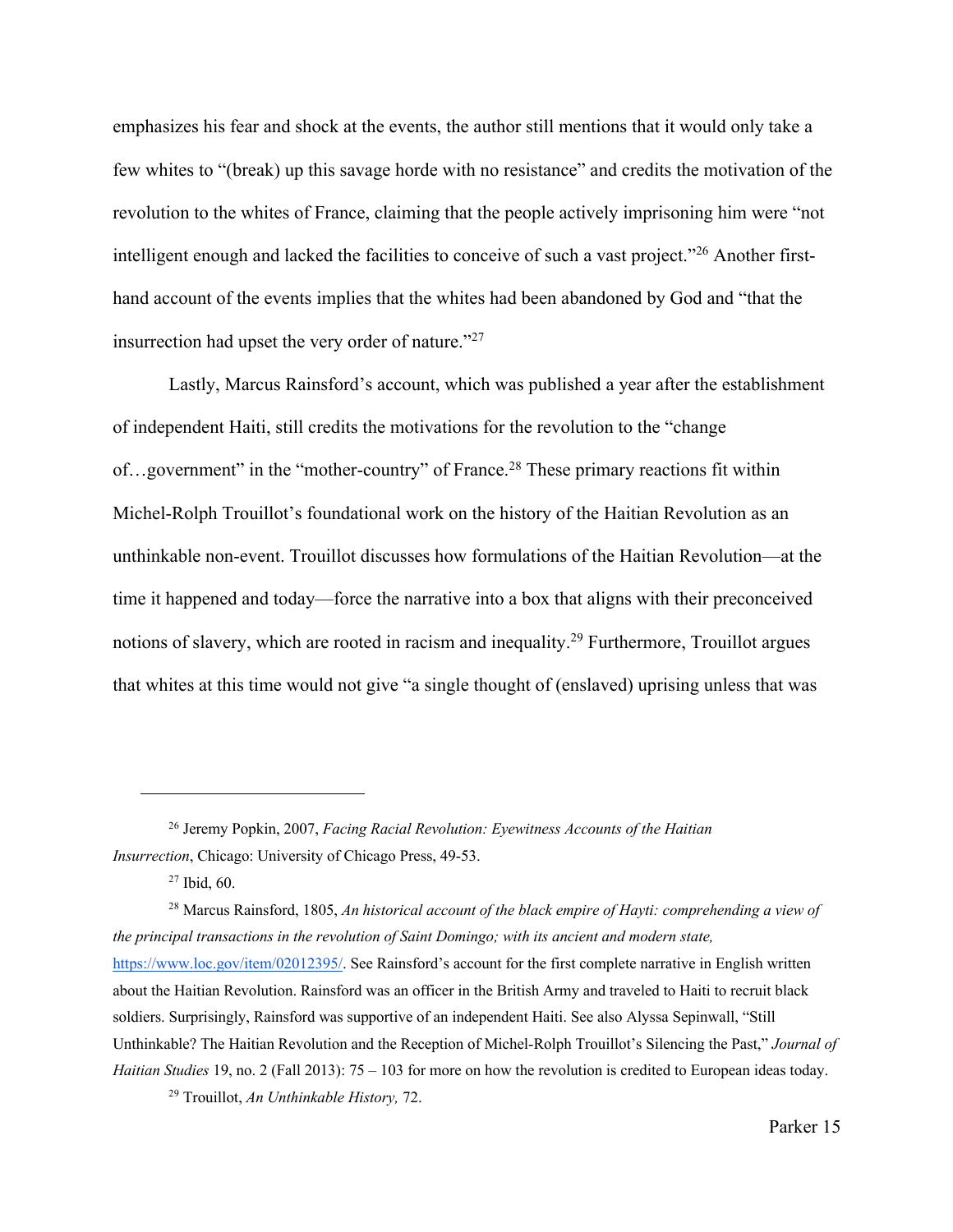fomented by the whites themselves," which is echoed within the previous primary sources.<sup>30</sup>

# **Comparisons between Stono and Haiti**

Although the Stono Revolt and the Haitian Revolution occurred decades apart and in different continents, reactions to these events reveal similar themes. One major difference in reactions to these events is the degree to which they were discussed in a real sense. People writing in the aftermath of the Stono Revolt did not question the validity of the revolt; rather, they expressed genuine fear for their safety in a world where their "own Industry should be the Means of taking from us all the Sweets of Life and rendering us liable to the Loss of our Lives and Fortune."31 After the Stono Revolt, people were confronted with the idea that enslaved individuals had the agency and propensity to self-liberate en masse. However, even when confronted with this reality, white colonists continually placed the motivation and inspiration for this revolt on the Spaniards, not the enslaved. Similar to the Haitian Revolution, to conceptualize the Stono Revolt in a way that adhered to dominant ideas about the autonomy of the enslaved, the colonists found it easier to believe a foreign imperial power started the revolt.

This reaction is where the Stono Revolt and the Haitian Revolution are similar. Whereas Stono was credited to the Spanish, the Haitian Revolution was assumed to be solely inspired by the French Revolution or a change in government in France, as Rainsford purported.32 The

<sup>&</sup>lt;sup>30</sup> Trouillot, 73.

<sup>31</sup> Smith, 29.

 $32$  For a rare account that credits the revolution to the Haitian independent spirit and a desire for liberty, see this book written by one of the leaders in the Revolution and the self-proclaimed King of Haiti: Christoph Henri Christoph and Prince Saunders, *Haytian Papers: A Collection of the Very Interesting Proclamations, and Other Official Documents; Together with Some Account of the Rise, Progress, and Present State of the Kingdom of Hayti*, London, Printed for W. Reed, law bookseller.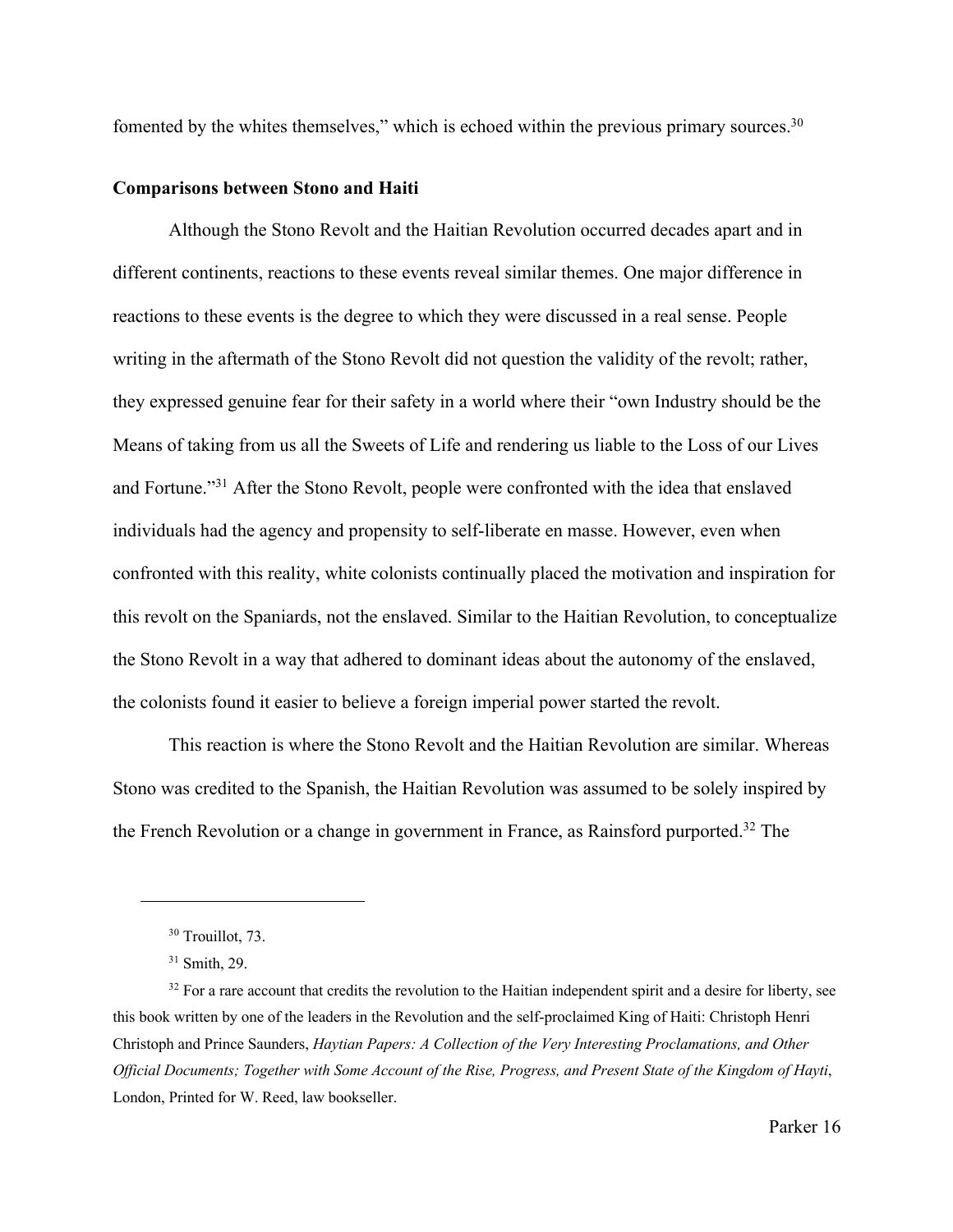overarching theme between these two moments of resistance is the fact that it was unthinkable that these events could have been organized by the enslaved.<sup>33</sup> Furthermore, in both instances, when the events were actually discussed, they only served as cautionary tales to the enslaving class of the danger of emancipation.34 Trouillot's ideas about the unthinkability of the Haitian Revolution can therefore be applied to the Stono Revolt as well.

#### **The Making of Unthinkability**

Trouillot espouses several theories as to why the Haitian Revolution was considered impossible at the time it occurred. Within the previously mentioned racist worldview is the tendency to normalize the system, meaning that "to acknowledge resistance as a mass phenomenon is to acknowledge the possibility that something is wrong with the system."35 Colonial and imperial powers at the time were ideologically inclined to view the economic system of chattel slavery as natural, normal, and necessary for their own economic prosperity. In this worldview, it would be impossible to consider enslaved revolution because it goes against the ingrained belief that slavery is inherent and will always be part of society. Trouillot argues that the unthinkability is also a result of the fact that the Revolution challenged the "ontological

<sup>33</sup> See Rebecca Hall, *Wake: The Hidden History of Women-Led Slave Revolts,* New York: Simon & Schuster, 2021 for further discussion of slave revolts that were considered unthinkable, even as they occurred. Hall focuses on the fact that the more women there were on a slave ship, the more likely there was to be a revolt. Herein lies the intersection of the dominant ideologies of racism and white supremacy with sexism.

<sup>34</sup> Thomas Reinhardt, "200 Years of Forgetting: Hushing up the Haitian Revolution," *Journal of Black Studies* 35, no. 4 (2005): 251, http://www.jstor.org/stable/40027220.

<sup>&</sup>lt;sup>35</sup> Trouillot, 84.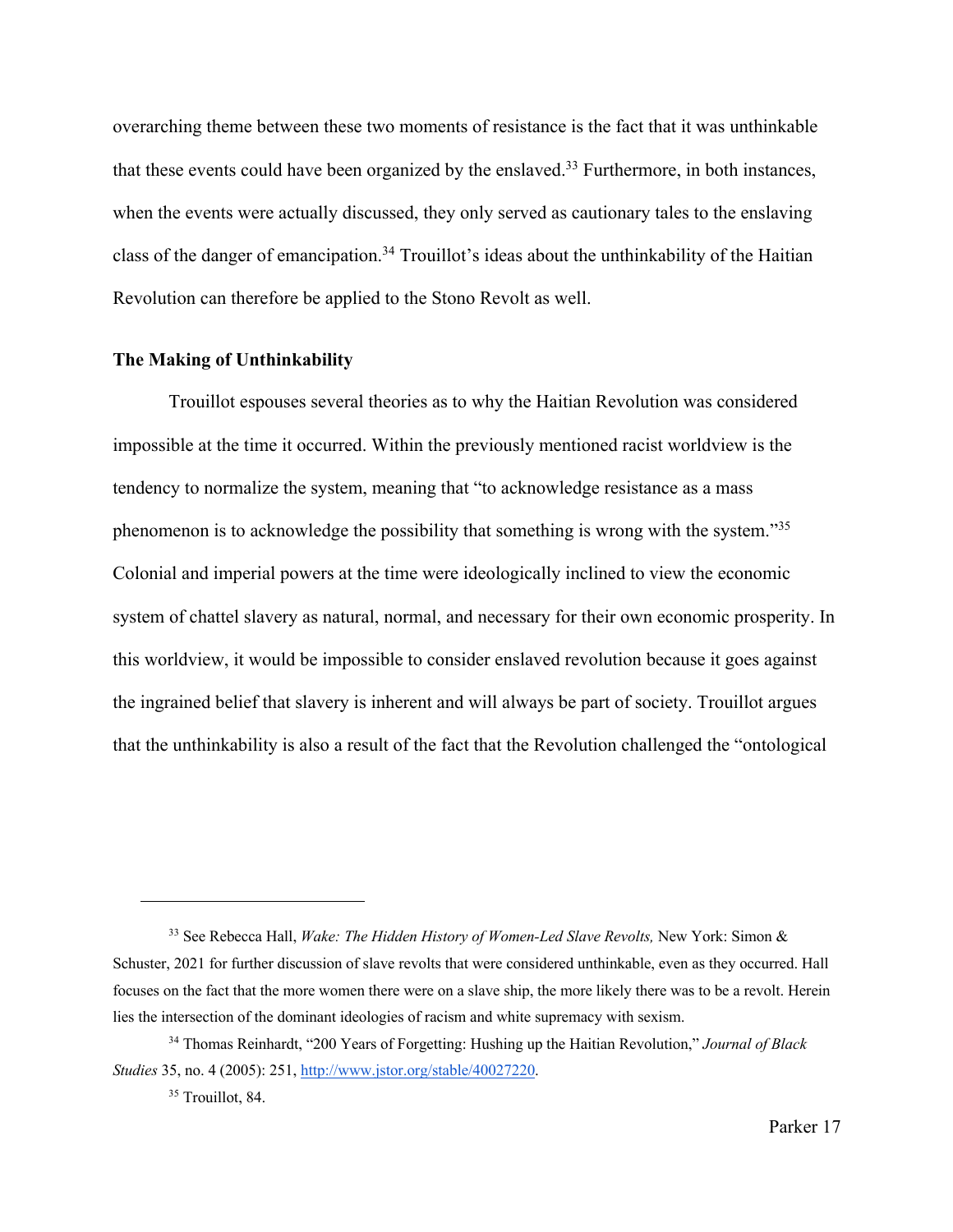order of the West and the global order of colonialism."36 In essence, this is the main reason why the Haitian Revolution was silenced and made to seem unlikely even as it was occurring.

The outbreak of this revolution and the establishment of the first independent Black country countered every belief inherent in hegemonic Western philosophy; this is the very same Western ideology that inspired the American and French Revolutions in this same era. These two revolutions were based upon similar ideas as the Haitian one: escaping the burden of overbearing powers—be it a colonial government, monarchy, or vicious enslavers—for the promise of freedom and liberty in a reconstructed society. However, the Haitian Revolution was different, and therefore unthinkable, because it challenged these ideas from a racial standpoint.<sup>37</sup> The Enlightenment ideals that were so popular in this era were directly challenged and fell short of the promises of the Haitian Revolution. This contradiction reveals the shortcomings of Enlightenment thinking that still functioned within a society based upon the legal commodification of Black individuals.38

Similar to this line of thinking, Trouillot's discussion of unthinkability places the Haitian Revolution in a category of revolutionary thought that achieved something previous revolutions only claimed to do. Furthermore, historians have claimed that the Haitian Revolution was the ultimate test to Enlightenment thinking. However, Trouillot goes even further and argues this was the "ultimate test to the universalist pretensions of both the French and the American

<sup>&</sup>lt;sup>36</sup> Trouillot, 89.

 $37$  See Thomas Reinhardt, "200 Years of Forgetting" for more on just how revolutionary Haiti, a slaveholding society, becoming a society of free Blacks was. Reinhardt's article also outlines the ways the Haitian Revolution was silenced after it happened, which still has impacts today.

<sup>&</sup>lt;sup>38</sup> Refer to Beckert and Rockman for more on the co-development of slavery and capitalism in America.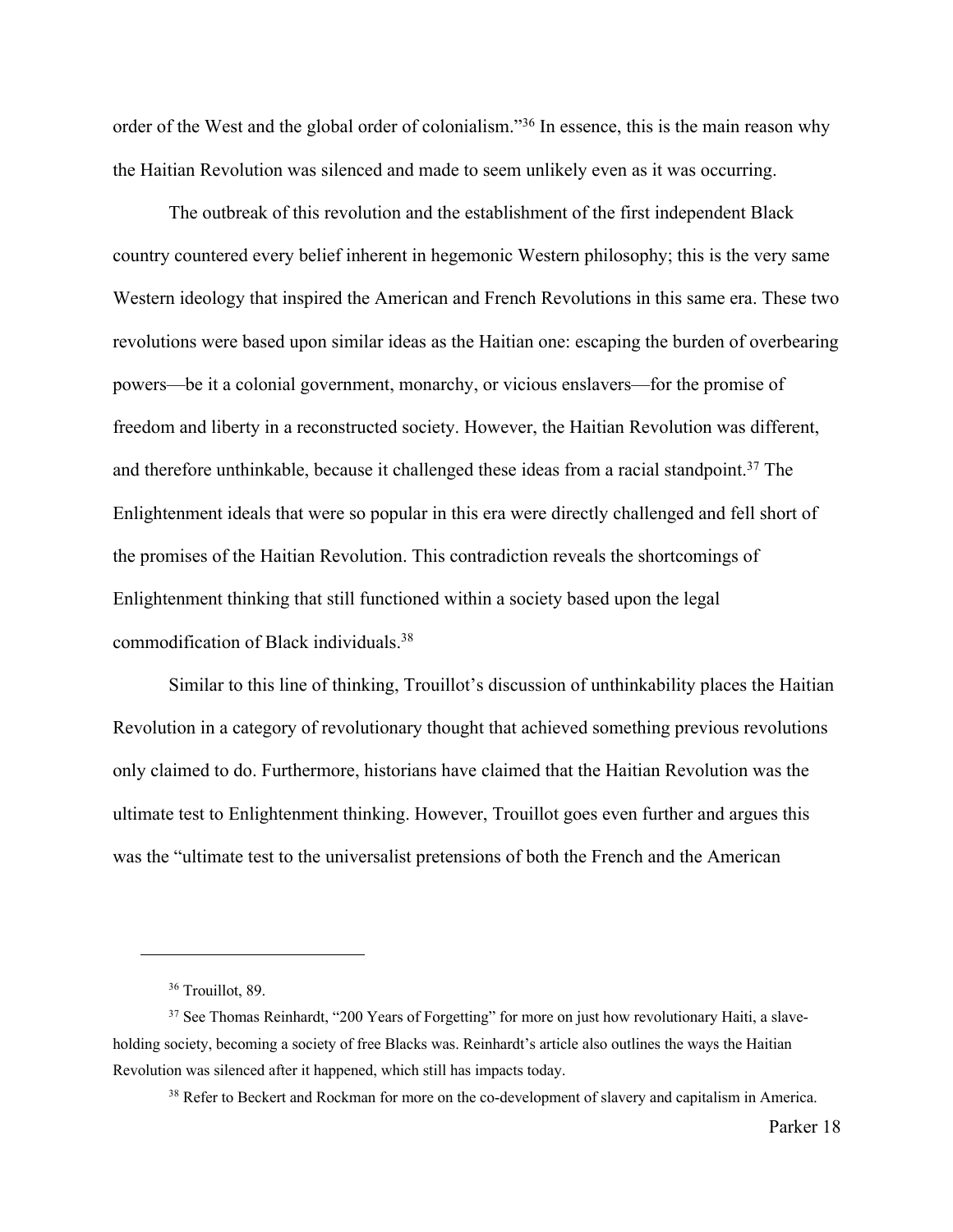revolutions" and both failed.<sup>39</sup> Trouillot's claim provides more evidence as to why the Haitian Revolution existed outside of the epistemological foundation of Western rationales from the moment it began.

# **The Impact of Unthinkability on Ideologies about Freedom**

To view something as unthinkable is different from viewing something as unlikely or difficult. The idea of unthinkability is similar to the idea of impossibility, but unthinkability is even more extreme. Not only does unthinkability imply an impossible aspect to the scenario, but it infers that the potential outcome of such an event is so undesirable and so far beyond the realm of rational thought that one cannot reasonably imagine the event happening in the current world. In order to confront these ideas about unthinkability, the dominant culture would need to shift. Jonathon Glassman's ideas of what it means to be free address this shift.

Glassman proposes that different systems of slavery, such as slavery in the Indian Ocean world, create different opportunities for various forms of resistance. In this sense, Glassman argues that in certain situations—most notably the case study of the Mrima of Tanzania enslaved individuals sought freedom not from an ideological motivation, but to gain access to rights previously excluded to them.<sup>40</sup> This configuration of freedom argues that freedom is ensured through having entanglements, meaning a social web of security that situates a person within a society with a particular role, responsibilities, and rights. Glassman is not proposing that no part of slave resistance in this case study was ideologically based, but that to achieve freedom in this situation, one must work within the system. This idea directly opposes Roberts'

<sup>39</sup> Trouillot, 88.

<sup>40</sup> Jonathon Glassman, "The Bondsman's New Clothes: The Contradictory Consciousness of Slave Resistance on the Swahili Coast," *The Journal of African History*, Vol. 32, No. 2 (1991), 284.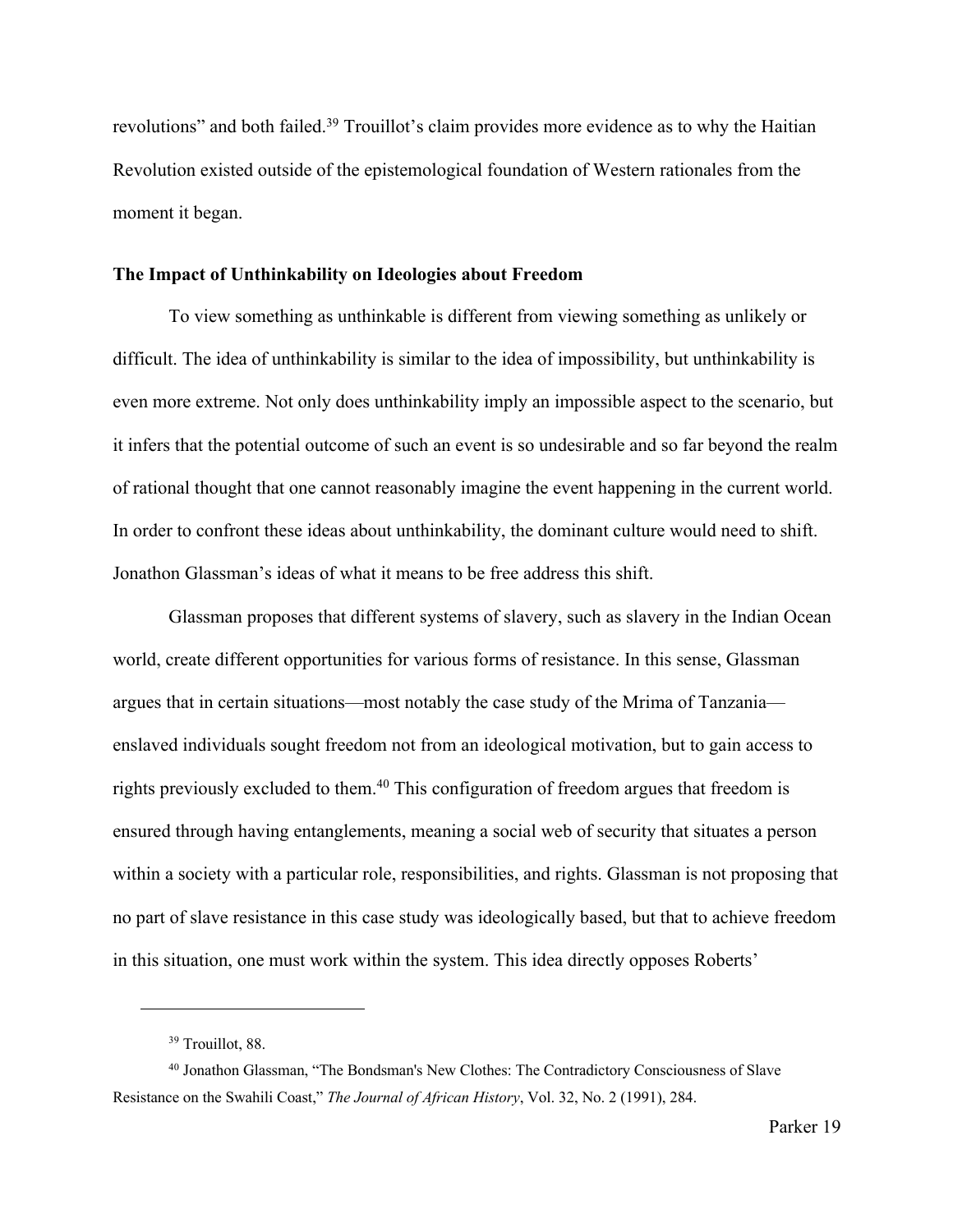conception of freedom and ideas about rebellion within a slave society. However, Roberts mainly focused on the Caribbean world, which functioned within a different system of slavery than Glassman's examples.

Discussing marronage, Roberts proposes that only through this method of self-liberation from enslavement can freedom truly be known and experienced. In this method, "freedom is not a place; it is a state of being."41 In contrast to Trouillot's discussion of the Haitian Revolution as freedom from the yoke of European colonization, Roberts takes this idea further and asks what freedom is possible within a capitalist social system. If, as Roberts infers in his conception of the world, slavery is a given within society, then marronage—the flight from and refusal of slavery—is the only way to be free. Even within a revolution, one cannot be free if they have not experienced what it is to be unfree. Contrasted with Glassman, Roberts' ideas could be a way of thinking about freedom in the context of Haiti's impossibility. Considering that marronage is "a total refusal of the enslaved condition" and is viewed as "'the most widespread act of defiance,'" sociogenic marronage—the mass flight from slavery to establish a new ideological state—might be one way that the Haitian Revolution can be conceptualized by those who still find it unthinkable.42 If the Haitian Revolution is unthinkable, the idea that marronage would be the method by which it was achieved would be even more difficult for the dominant ideology to understand. Marronage as the truest and most radical form of self-liberation is the only way to achieve freedom and independence in a world that views that very action as impossible.

<sup>&</sup>lt;sup>41</sup> Roberts, 11. See section "Why Marronage" for more on this method as the ultimate freedom-seeking route.

<sup>42</sup> Ibid., 11-13.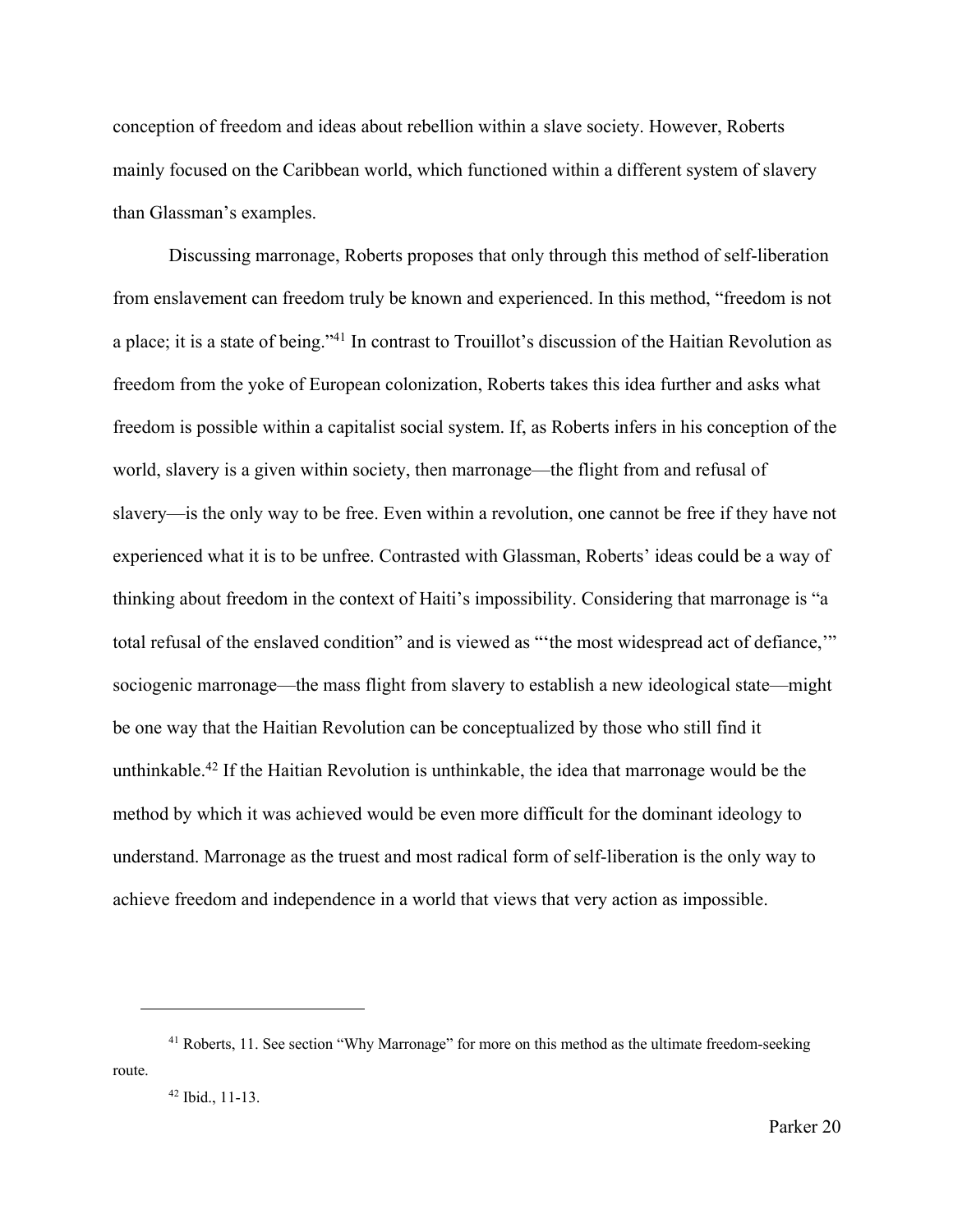Marronage is the continual process by which the impossible becomes possible through selfliberation and the repeated assertion of one's freedom.

#### **Impact on Modern Historiographies**

The supposed impossibility of the Haitian Revolution had long term impacts after the establishment of independent Haiti. Although Haiti was declared an independent country in 1804, France placed a heavy indemnity on the state and Haiti was not recognized on a global scale until the latter half of the nineteenth century, leading to economic isolation and disruption within the nation that was formerly the most prosperous colony. This economic punishment still impacts the country today. This unthinkability is still prevalent today and this issue is reflected in the lack of consideration of the Haitian Revolution in modern-day historiography, as well as a significant gap in the historical archive concerning the Stono Revolt, Haitian revolution, and sources documenting enslaved rebellion. Furthermore, historians frequently cite the difficulty of finding sources in archives that center the lived experiences of the enslaved. Rebecca Hall has written about this and the necessity of using "historical imagination" to fill in the gaps as accurately as possible.43

Hall's difficulty in not only accessing but finding usable sources in the archive that do not cover up or ignore historical atrocities emphasizes the issues that the Stono Revolt and Haitian Revolution uncover. These ideas are still unthinkable to many people today, which is largely a result of their absence in historiographical and educational avenues. Although there have been recommendations to include the Haitian Revolution in curriculums,<sup>44</sup> this has not been

<sup>43</sup> Rebecca Hall, *Wake.* 

<sup>44</sup> Valentina Peguero, "Teaching the Haitian Revolution: Its Place in Western and Modern World History," *The History Teacher* 32, no. 1 (1998): 33–41, https://doi.org/10.2307/494418. See also Lauren Collins, "The Haitian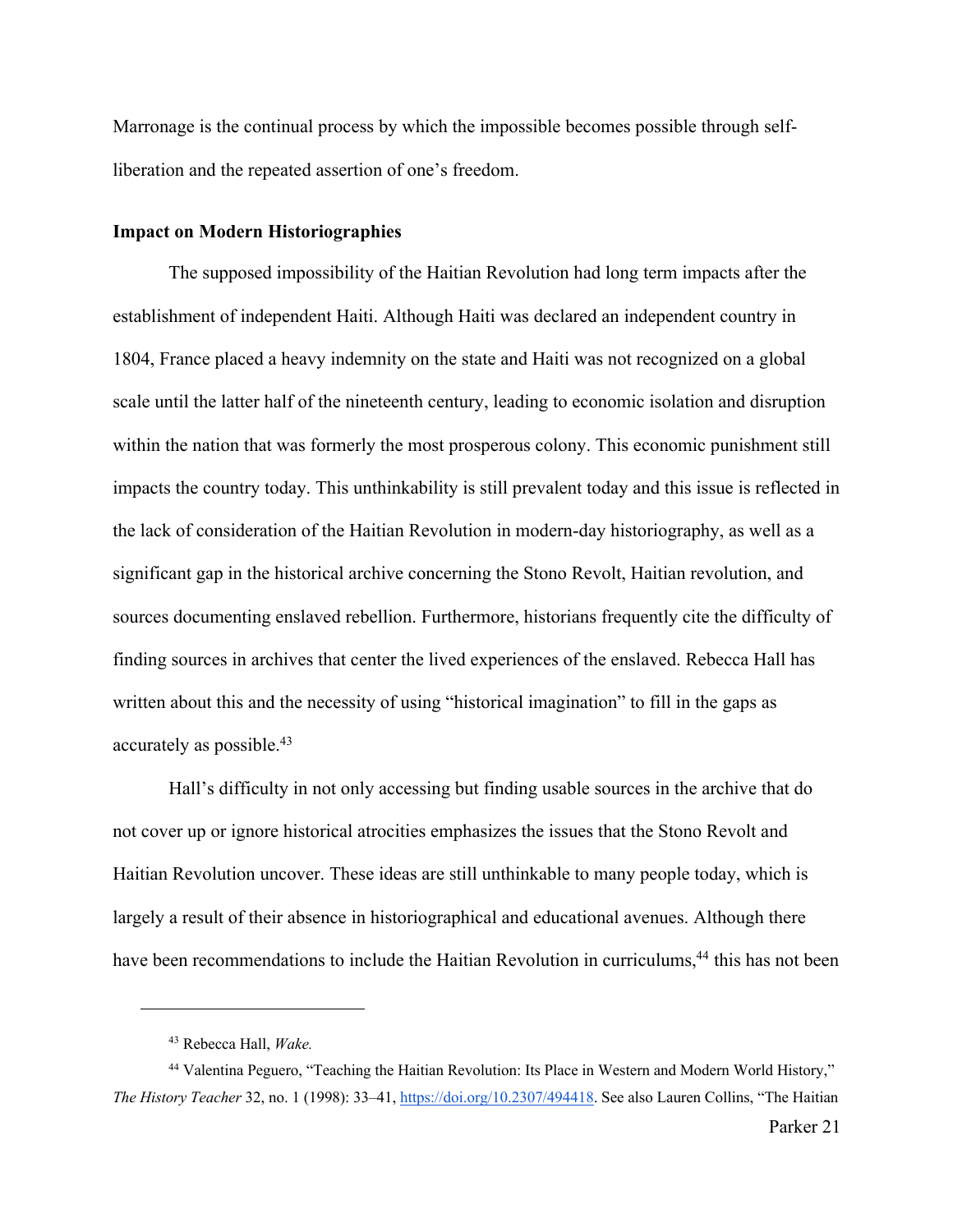implemented in most schools. Alyssa Sepinwall has outlined the lack of scholarship on the Haitian Revolution in France as part of a national amnesia to "mak(e) slavery seem less central to France's past" while implementing laws that made "schools teach about the "positive" value of French colonialism."<sup>45</sup> This lack of scholarship is reflected—to a lesser, but still real, extent when it comes to the Stono Revolt. The only comprehensive teaching standards in South Carolina that instruct on how to teach the Stono Revolt requires instructors to lecture on the "economic necessity of slavery" and still credits much of the motivations of this revolt to the Spanish government.<sup>46</sup> These ways of teaching center the perspective of the enslaving class, further diminishing the autonomy and agency of the enslaved. Educational systems like this are one way these hegemonic ideologies remain consistent and become reinvented and reinforced throughout different generations.

### **Conclusion**

The lack of scholarship discussed within this paper illustrates the validity and long-term impact of Trouillot's ideas about unthinkability. The history of the Haitian Revolution, as well as the Stono Revolt, still conflict with ideologies of white supremacy, racism, colonialism, and imperialism that are dominant today. In order to counter this prejudice, the historiography of

Revolution and the Hole in French High-School History," The New Yorker, December 3, 2020. https://www.newyorker.com/culture/culture-desk/the-haitian-revolution-and-the-hole-in-french-high-school-history for more on the absence of the Haitian Revolution in French classrooms.

<sup>45</sup> Alyssa Sepinwall, "Atlantic Amnesia? French Historians, the Haitian Revolution, and the 2004-2006 CAPES Exam," *Journal of the Western Society for French History* no. 34 (2006), http://hdl.handle.net/2027/spo.0642292.0034.019.

<sup>46</sup> Jackie Orr, "Lesson Plan: Overview," Teaching American History in South Carolina, 2009, https://web.archive.org/web/20170921000709/http://teachingushistory.org/lessons/documents/StonoRebellion.html.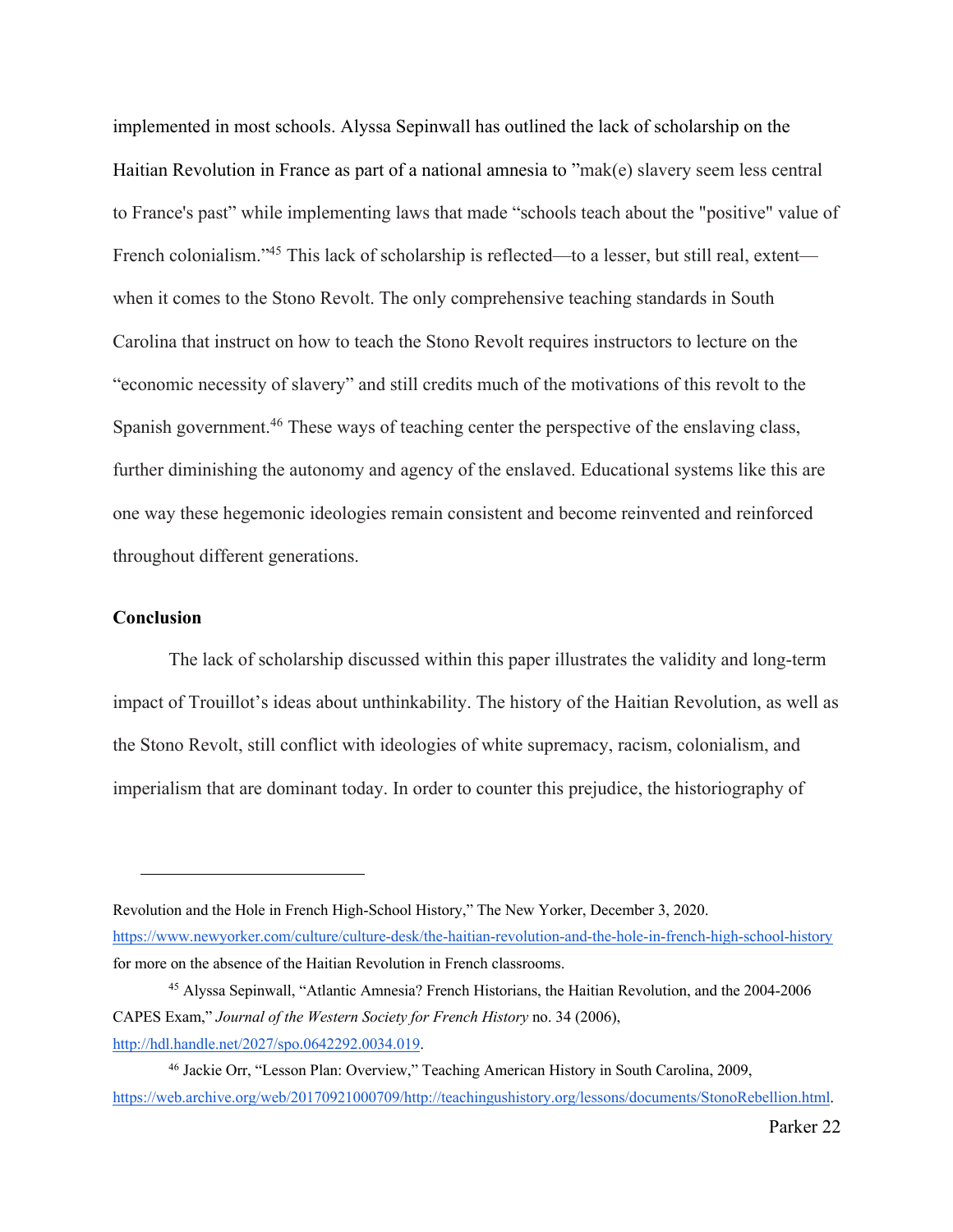these events must shift from discussing them as a shocking and impossible event. Historians must emphasize the agency and autonomy of enslaved individuals, while still recognizing the overwhelming structural forces that limited their choices. In keeping with Roberts' ideas about freedom, centering marronage in discussions of self-liberation and resistance highlights this agency while acknowledging the necessity for the complete rejection of a slave society to achieve freedom. Furthermore, emphasizing the use of enslaved narratives—when they can be found—as reliable and valuable sources is one way of working within the issues of the archive that historians like Hall have identified.

The Stono Revolt and Haitian Revolution are two notable moments of armed resistance and, in the latter case, of independence for self-liberated individuals. Furthermore, the stories of these rebellions point toward a connection among the development of Western economic philosophy, the commodification of labor, and the proliferation of enslaved resistance. Scholars of Western capitalism should take these connections into account, particularly in the ways they relate to Roberts' ideas about the possibilities of freedom in the modern world. Lastly, these events are important to understand for a historical and philosophical understanding of freedom, resistance, and slavery in the Atlantic world. They can remain silenced or unthinkable no longer.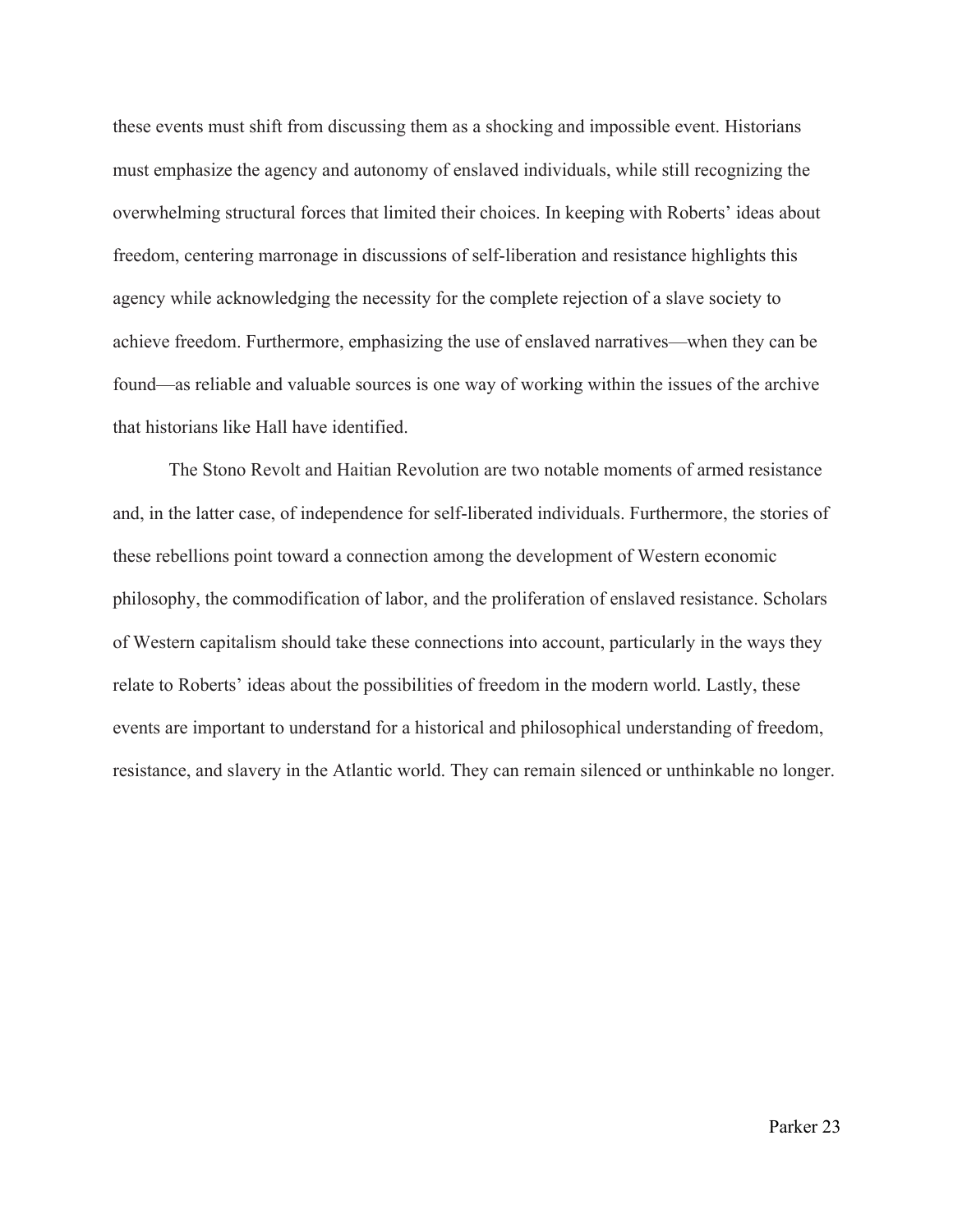# **Bibliography**

Archive of Maryland Online. *Proceedings and Acts of the General Assembly January 1637/8- September 1664.* Maryland State Archives.

https://msa.maryland.gov/megafile/msa/speccol/sc2900/sc2908/000001/000001/html/am1

--526.html (April 9, 2022).

- Beckert, Sven and Seth Rockman. "Introduction: Slavery's Capitalism." In *Slavery's Capitalism: A New History of American Economic Development*, edited by Sven Beckert and Seth Rockman, 1-27. University of Pennsylvania Press: 2016.
- "The Beginning 1619." Slavery and the Making of America Timeline. PBS, 2004.

https://www.thirteen.org/wnet/slavery/timeline/1619.html.

- Cesaire, Aimé. "Between Colonizer and Colonized." King's College. Accessed May 1, 2022. https://staff.kings.edu/sites/cristoferscarboro/HNRS%20204/Cesaire.htm.
- Collins, Lauren. "The Haitian Revolution and the Hole in French High-School History." The New Yorker, December 3, 2020. https://www.newyorker.com/culture/culture-desk/thehaitian-revolution-and-the-hole-in-french-high-school-history.
- Commons House of Assembly. "Report Re. Stono Rebellion Slave-Catchers." Africans in America. Public Broadcasting Service, November 29, 1739.

https://www.pbs.org/wgbh/aia/part1/1h312t.html.

- "Emergent Conflict 1676." Slavery and the Making of America Timeline. PBS, 2004. https://www.thirteen.org/wnet/slavery/timeline/1676.html.
- General Assembly. "An act for preventing Negroes Insurrections," 1680. In *Encyclopedia Virginia.* Virginia Humanities, 2021. https://encyclopediavirginia.org/entries/an-act-forpreventing-negroes-insurrections-1680/.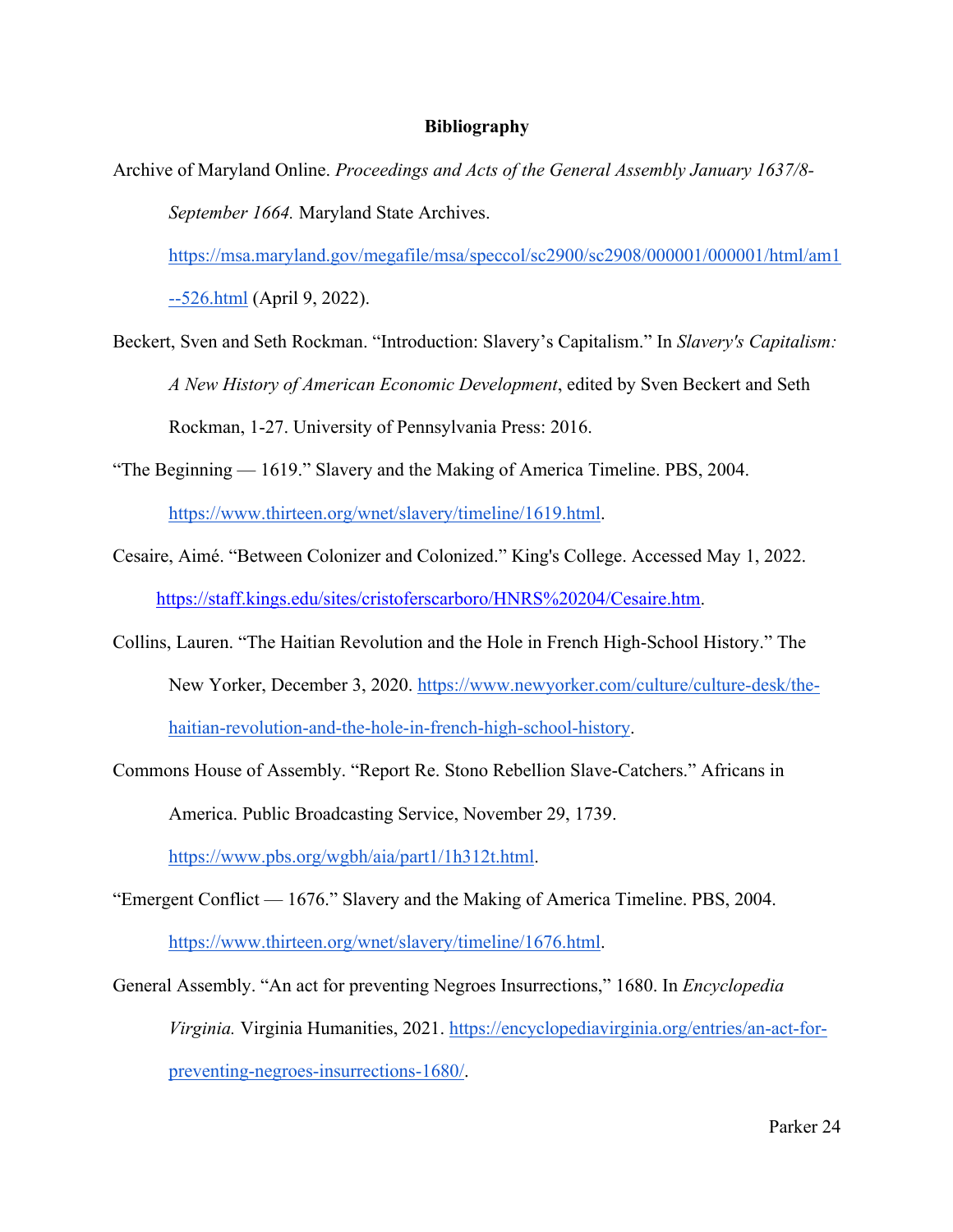- Glassman, Jonathon. "The Bondsman's New Clothes: The Contradictory Consciousness of Slave Resistance on the Swahili Coast." *The Journal of African History*, Vol. 32, No. 2 (1991), pp. 277-312.
- Hall, Rebecca. *Wake: The Hidden History of Women-Led Slave Revolts.* New York: Simon & Schuster, 2021.
- "Inventing Black and White." Holocaust and Human Behavior. Facing History and Ourselves. Accessed April 9, 2022. https://www.facinghistory.org/holocaust-and-human-behavior/ chapter-2/inventing-black-and-white.
- "The King's Edict." Hidden History Miami. Florida Humanities Council. Accessed April 9, 2022. http://hiddenhistorymiami.com/the-spanish-kings-edict.html.
- Miers, Suzanne. "Slavery: A Question of Definition." *A Journal of Slave and Post-Slave Studies* 24, issue 2 (2003): 1-16, https://doi.org/10.1080/01440390308559152.
- "No Escape from Slavery." Slavery and the Making of America Timeline. PBS, 2004. https://www.thirteen.org/wnet/slavery/timeline/1662.html.
- Orr, Jackie. "Lesson Plan: Overview." Teaching American History in South Carolina, 2009. https://web.archive.org/web/20170921000709/http://teachingushistory.org/lessons/docum ents/StonoRebellion.html.
- Peguero, Valentina. "Teaching the Haitian Revolution: Its Place in Western and Modern World History." *The History Teacher* 32, no. 1 (1998): 33–41. https://doi.org/10.2307/494418.
- Pierre, Jemima. "Slavery, Anthropological Knowledge, and the Racialization of Africans." *Current Anthropology* 61, no. S22 (October 2020): 220-231.
- Popkin, Jeremy D. 2007. *Facing Racial Revolution: Eyewitness Accounts of the Haitian*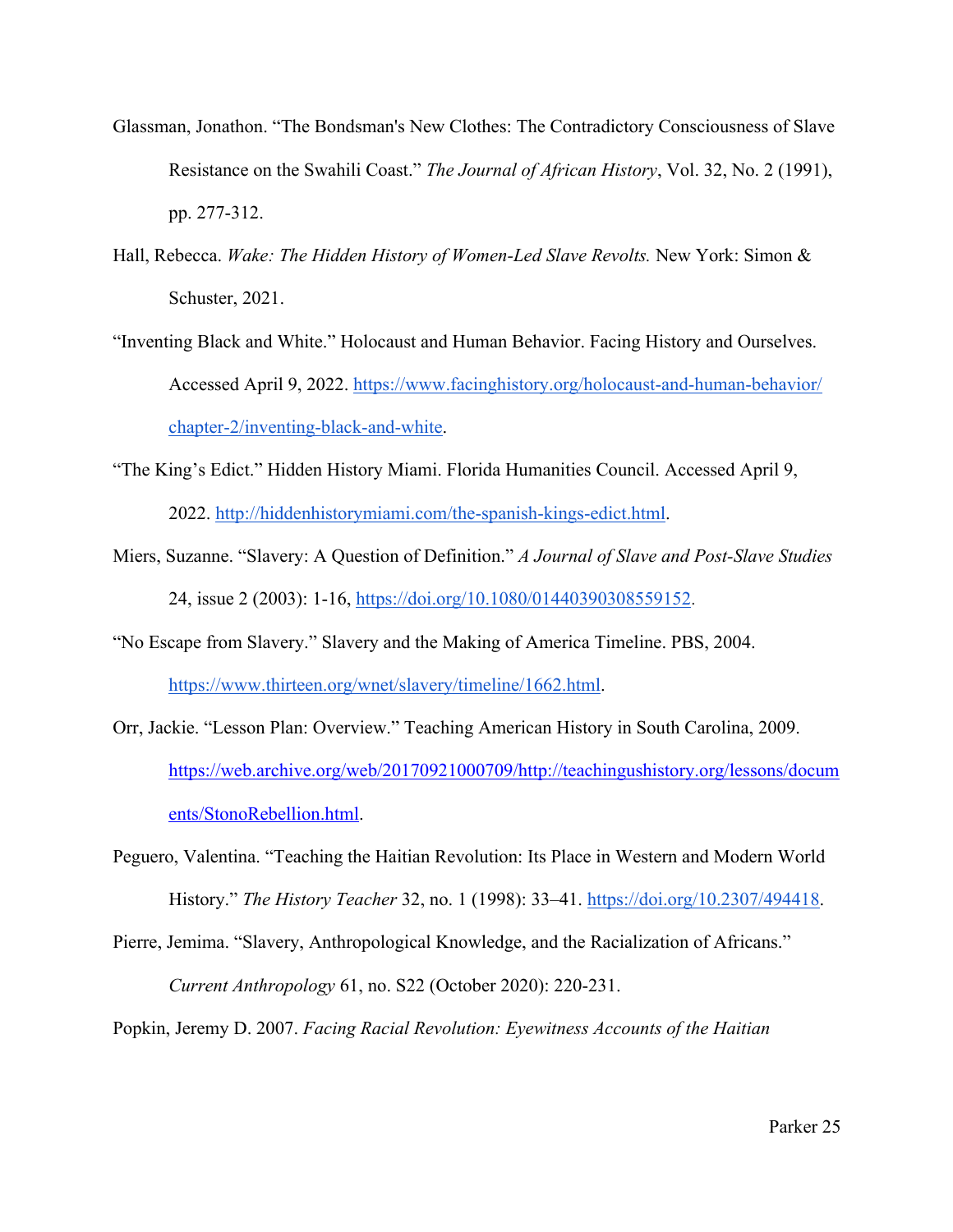*Insurrection*. Chicago: University of Chicago Press. https://search-ebscohostcom.pallas2.tcl.sc.edu/login.aspx?direct=true&db=e025xna&AN=312177&site=ehostlive.

- Rainsford, Marcus. Active 1805. *An historical account of the black empire of Hayti: comprehending a view of the principal transactions in the revolution of Saint Domingo; with its ancient and modern state.* [London J. Cundee, 1805] Pdf. https://www.loc.gov/item/02012395/.
- Reinhardt, Thomas. "200 Years of Forgetting: Hushing up the Haitian Revolution." *Journal of Black Studies* 35, no. 4 (2005): 246–61. http://www.jstor.org/stable/40027220.
- Roberts, Neil. "On Slavery, Agency, and Freedom." In *Freedom as Marronage*, 3-15. Chicago: The University of Chicago Press, 2015.
- Sepinwall, Alyssa Goldstein. "Still Unthinkable? The Haitian Revolution and the Reception of Michel-Rolph Trouillot's Silencing the Past." *Journal of Haitian Studies* (special issue on Michel-Rolph Trouillot) 19, no. 2 (Fall 2013): 75 – 103.
- -- <sup>4</sup> Multimum-Mathantic Amnesia? French Historians, the Haitian Revolution, and the 2004-2006 CAPES Exam." *Journal of the Western Society for French History* no. 34 (2006). http://hdl.handle.net/2027/spo.0642292.0034.019.
- Smith, Mark M., ed. *Stono: Documenting and Interpreting a Southern Slave Revolt*. University of South Carolina Press, 2005. https://doi.org/10.2307/j.ctvqr1bf0.
- South Carolina Slave Code, 1740. In *Excerpts From South Carolina Slave Code Of 1740 No. 670 (1740),* edited by Annie Campbell. Columbia: South Carolina Department of Archives and History.

Stephens, William. *A journal of the proceedings in Georgia, beginning October 20, 1737,*